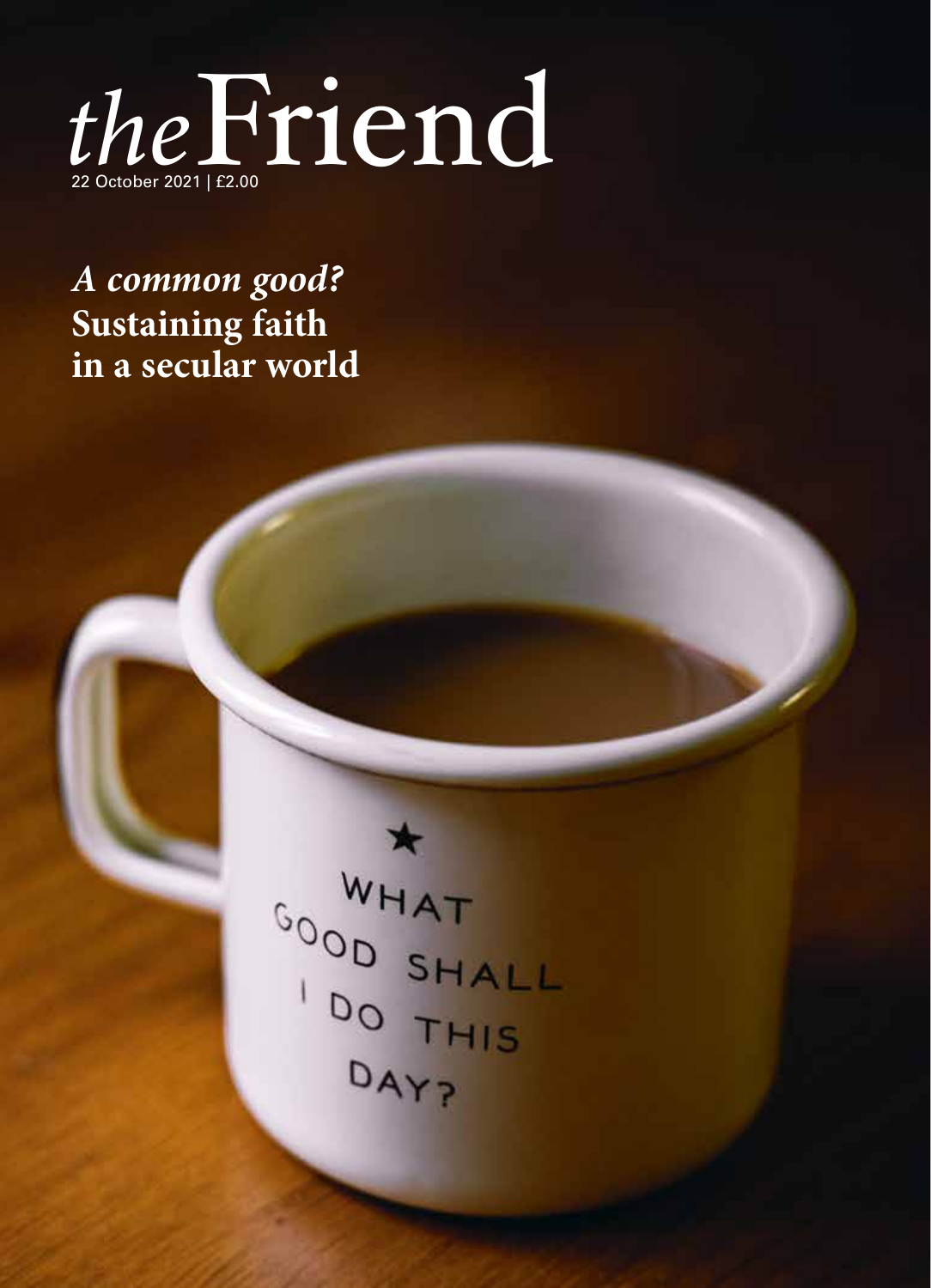

# **An invitation to join Friends of Brummana**

QuIET, the Trustees of Brummana High School, the Quaker school in Lebanon since 1873, are pleased to invite you to an online meeting to establish the **Friends of Brummana.**

Brummana High School now faces extreme challenges to provide a Quaker value-led education for its 1,250 boys and girls due to the crumbling civil state in the country. The latest UN statistic

recognised **1** 

Quaker

QRB Master - Colour - English.indd 1 29.11.2017 2.34 pm

body

puts poverty in Lebanon at 75%. Many families require bursary support and our teachers often need similar support at this desperate time, as community members struggle to put food on the table.

the terrible situation and who can generate support from wider circles in the Friends of Brummana will comprise committed Quakers who will understand UK and beyond.

Please email Martin Macpherson at secretary@quietcharity.co.uk for the link to join the event on Thursday 28 October. Or you can phone 07493 370030.

Quaker International Educational Trust (QuIET) is a UK charity no. 1072250.

# *the*Friend Relationships Manager

On the forthcoming retirement of George Penaluna we are seeking a relationships manager to take his role forward. The relationships manager will be responsible for a self-contained sector of work which makes a significant contribution to our income. Covering both the weekly *Friend* and the *Friends Quarterly*, the job requires vigour and initiative alongside readiness to provide a service to advertisers which, in addition to being expert, is also personal and friendly. The job will also build on our fundraising and marketing activities.

*The Friend* carries personal announcements (births, marriages and deaths), classified, display and leaflet advertising. Much of it obtained by the relationships manager personally soliciting advertisers and agents. Daily work includes advising advertisers on wording and layout, creating the advertisement pages using Adobe InDesign, invoicing, collecting and accounting for advertisement income. The role also involves building relationships with grant funders and wider Quaker networks to increase our income and support our ongoing publications programme.

Experience of advertising, publishing software, printing, an eye for detail, financial acumen and knowledge of Quakers are all desirable. Reporting to the editor, the relationships manager will be part of a small friendly team. The role will preferably be based in our comfortable office in Friends House, London but may by arrangement be undertaken remotely, either partly or in whole. Full time (35 hrs pw). Salary in the range £29,000 - £35,000pa depending on experience and whether working in the office or from home.

**For details of how to apply please email jobs@thefriend.org.** For an informal discussion about the job call George Penaluna on 01535 630230. **Applications must arrive by 1pm Friday 12 November.**

The Friend Publications Ltd is a registered charity, no. 211649. It is managed by a board of trustees. Both editorially and in governance it is independent of Britain Yearly Meeting.

We welcome applications from all sections of the community. Though not necessarily a member of the Religious Society of Friends, the person appointed must be in sympathy with its beliefs and principles.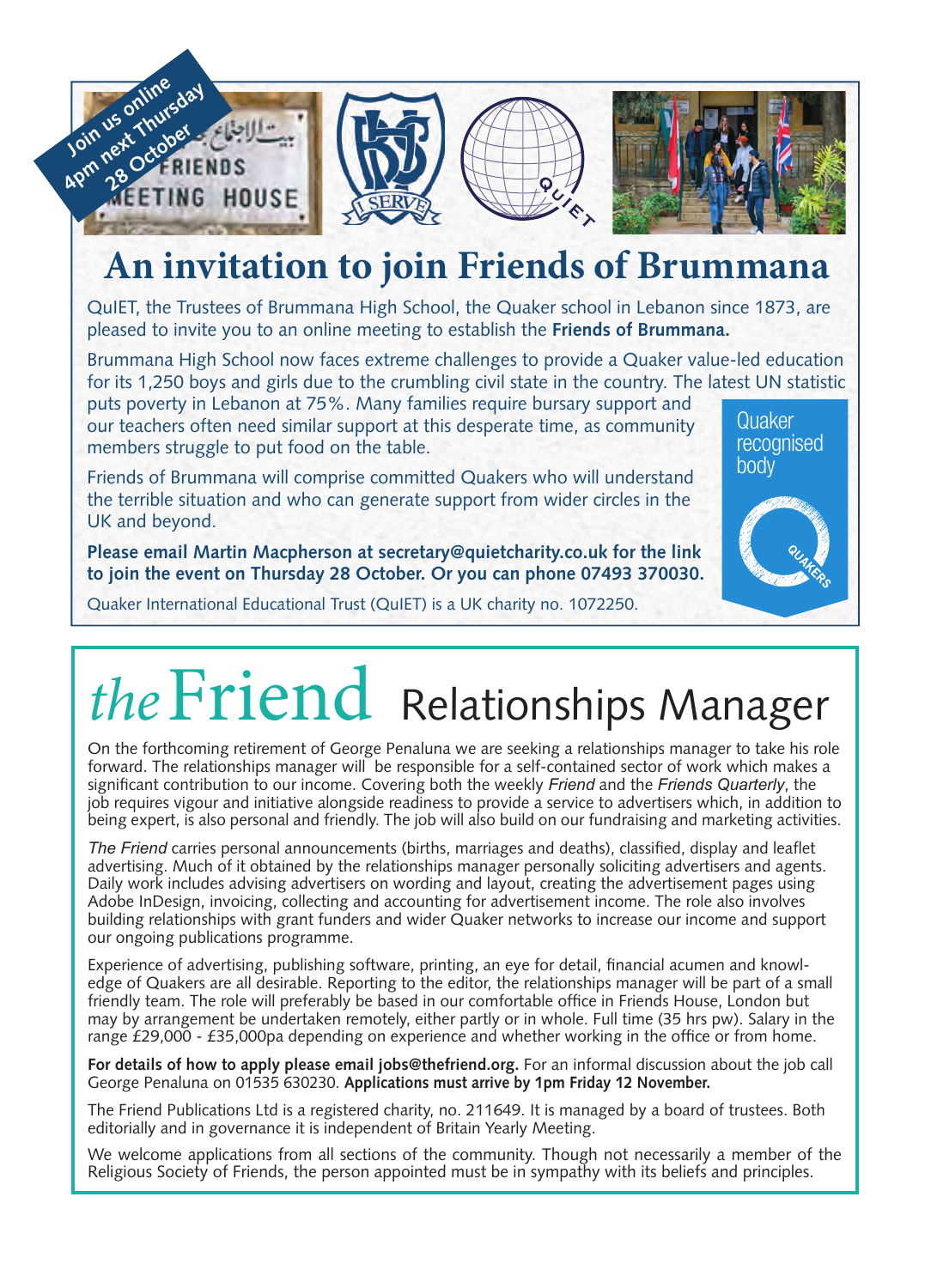

22 October 2021 | Volume 179, No 43 www.thefriend.org

**News** *Refugees, climate, and more* **4** Rebecca Hardy

#### **Letters 6**

**9**

**10**

**12**

**15** 

Reg Naulty

Tony D'Souza

Nim Njuguna

**Hear, hear** *Circles of listening* **8** Malcolm Allum and Lesley Thomson

**Thought for the week** *A common good?*

**Talking out of your assumptions** *Overcoming prejudice*

> **Animal instinct, part two** *Sheep and wolves at COP26*

> > **Review** The Deepening Stream

**14**  Kate MacDonald

Anne M Jones

**Review** A Child of the Windrush Generation

> **Poem** *Oh my darlin*'

**16**  Dana Littlepage Smith

**Friends & Meetings 17**

'And now, as for you, that are the children of God's people, a great concern is upon my spirit for your good: and often are my knees bowed to the God of your [ancestors] for you, that you may come to be partakers of the same divine life and power, that has been the glory of this day; that a generation you may be to God, an holy nation, and a peculiar people, zealous of good works, when all our heads are laid in the dust.'

William Penn, addressing a new generation of Friends

From *Quaker faith & practice* 19.59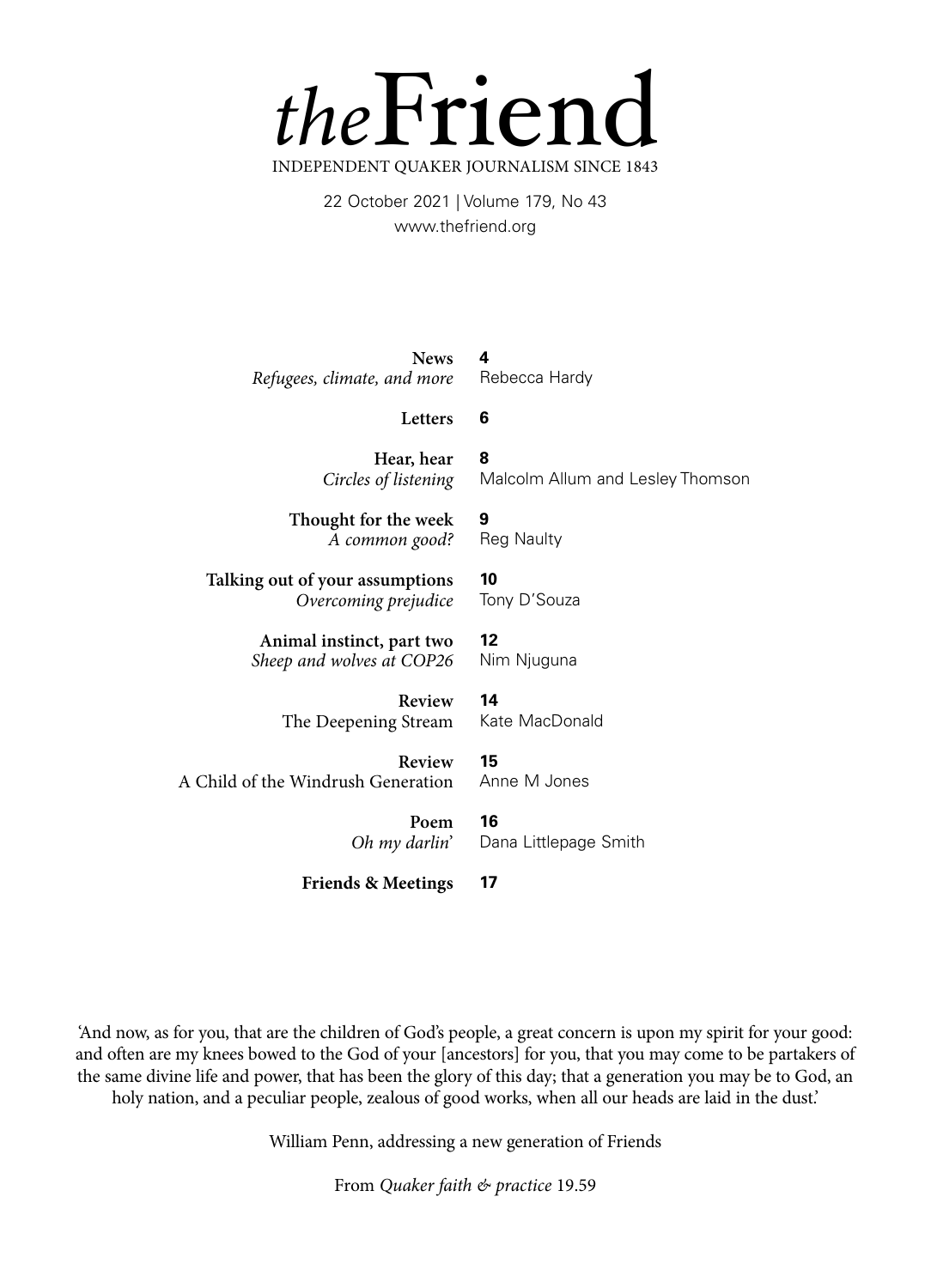# **News** news@thefriend.org

#### **Friends welcome Syrian refugee puppet**

Quakers were among those who welcomed a 3.5-metre puppet of a young Syrian refugee to the UK, as part of a travelling festival. 'Little Amal' has journeyed over 8,000 kilometres to represent all displaced children, many separated from their families.

Sheila Mosley, from Quaker Asylum and Refugee Network (QARN), described Little Amal as 'a powerful symbol of refugee children looking for a place of safety' and urged Friends to welcome her if she passes close by. The puppet arrived in Folkestone on 19 October, before travelling to Manchester for her final welcome on 3 November.

QARN members said that the living artwork was inspired by an unaccompanied Syrian refugee child that people from the Good Chance Theatre met in the Calais camp.

Libby Ruffle, from QARN and Woodbridge Meeting, who is going to greet the puppet in Canterbury, said: 'Little

Amal's journey is vital in highlighting the increasing risks for people coming to the UK to seek asylum. The new Borders Bill will effectively criminalise anyone who hasn't come via a Resettlement Scheme – which are few and far between. Amal will stir people's imagination and compassion and the need for this has never been greater'.

The project 'The Walk' has been created by Handspring Puppet Company.

#### **Yorkshire Quakers respond to climate crisis**

Craven & Keighley Area Meeting has been busy raising awareness of how to respond to the climate crisis. Friends started the month with an exhibition on 'Militarism and Climate Justice', supported by other organisations in the town.

The event was followed on 9 October with a Climate Justice conference held via Zoom. Chris Skidmore, clerk of Craven & Keighley Area Meeting, who organised the event, told *the Friend*: 'We had

## **WORDS**

# **'A powerful symbol of refugee children.'**

Quaker Asylum Refugee Network on the puppet Little Amal's 8,000-kilometre journey to the UK from the Turkey/Syria border.



two speakers – Bruce Macleod (chair of Friends of the Dales) on "Farming and Climate Justice" and Lesley Grahame (a Norwich Quaker, Green Party councillor, and member of the Quaker Peace & Social Witness Economics and Sustainability subcommittee) on "Climate Justice: the Global Picture". Their presentations were valuable and we had some interesting discussions.'

A number of Skipton Friends also joined with local crafters to take a stall at a well-attended 'Yarndale' event in Skipton in the first weekend of October. According to the local newsletter, they crafted twenty-five metres of messages to be sent to join other sections from around the country as part of 'Stitches for Survival'. The initiative is aiming to make 1.5 kilometres of climate change messages, which will be displayed near the COP26 summit in Glasgow later this month. The newsletter said: 'It also made us think about simple actions we can all take at a personal level to help, including recycling and wearing jumpers and turning the central heating down or off.'

Chris Skidmore said that this group of actions illustrates what one small Area Meeting can do to respond to the challenges of climate justice and the upcoming COP26 conference.

#### **Friends take part in climate justice banner drop**

Wandsworth Meeting was one of the first groups to display its climate justice banner as part of an international multi-faith day of action. The 'Faiths 4 Climate Justice' initiative officially began on 17 October, with a banner unfurled in front of St John's Church in Waterloo as part of a coordinated programme of action across the UK.

Local Friend Linda Murgotroyd said that Wandsworth Quakers put their banner up more than a week early 'as Friends were too keen!' Made from recyclable materials, it is now on display outside the Meeting House.

The unfurling at St John's in Waterloo was attended by people of all faiths calling for 'real climate justice commitments at COP26'.

Central Edinburgh Friends also took part in the banner drop, organised by the GreenFaith network. Their banner will be up throughout COP26, including welcoming some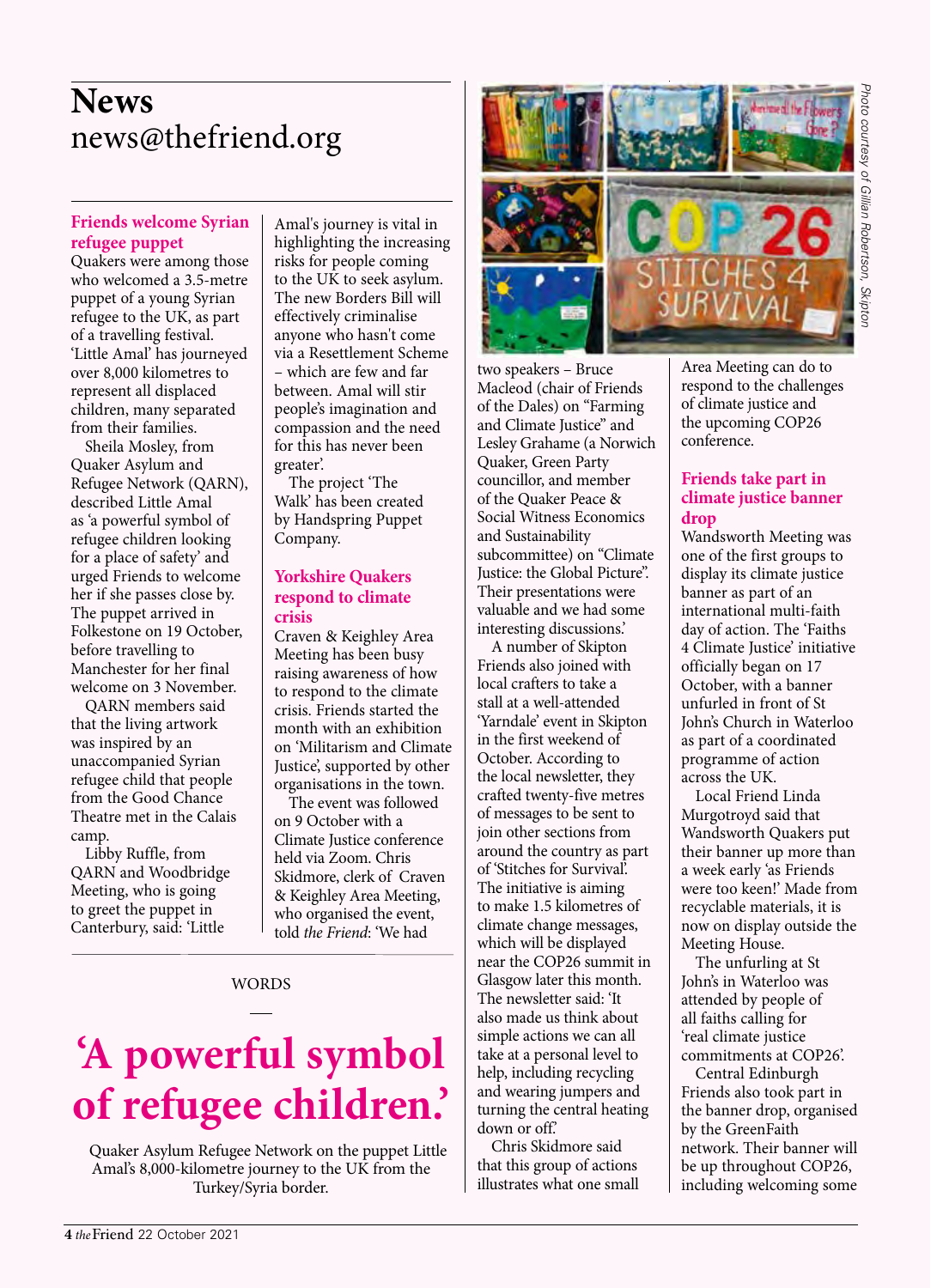pilgrims walking from Dunbar to Glasgow for the 'Pilgrimage for COP26'. One of the Quaker organisers Jonathan Baxter said: 'Just as streams flow together to form a river, the Pilgrimage for COP26 will increase its flow as the journey develops. Individuals, communities and cultural organisations are collaborating to bring their concerns, imagination and resources to bear to shape the pilgrimage and articulate its vision.'

The pilgrimage was launched on 17 October at St Anne's Church in Dunbar, following thirty minutes of Quaker worship. The journey includes many cultural events such as a talk by Quaker author and activist Alastair McIntosh and ends on 31 October at Glasgow Meeting House. There is a timeline of events building up to COP26 on the Quakers in Britain website: *www.quaker.org.uk/ cop26countdown*.

#### **Friends House refurbishes library**

Friends House Library in Euston is being refurbished to create a welcoming space with the potential for more outreach. The refurbishment includes removing some of the larger furniture pieces to make room for future events, and restoring the wooden floor.

The decision to restore the floor was inspired by a photograph of the library when Friends House first opened in the 1920s. Staff lifted the carpet tiles to discover that it was still more or less intact. The floor will be the centrepiece of the room's

refurbishment.

In order to create a more welcoming space, the enquiry desk will be replaced with 'something less imposing and accessible for all users', according to the library's website. The team also hopes to install glasspaneled doors so people can see what's on offer from outside the library.

The blog website *quakerstrongrooms. org* says: 'Achieving this programme of work in a listed building, while at the same time protecting our collections from the inevitable dust, debris and paint, is a huge task, not made any easier by our current reduced access to Friends House and Covidsafe working practices. We have removed many of the more vulnerable and valuable collections from the room for their protection including a nervous day with art handlers removing sculpture from the high alcoves in the room!'

The last major refurbishment of the library was in 1993.

#### **Peace Museum shortlisted for award**

The Peace Museum has been shortlisted for an award for a project that works with local LGBTQ+ artists and campaigners.

The Bradford museum's exhibition 'Peace OUT' has been selected for the Best Small Museum Project Award for The Museum Association's Museums Change Lives Awards 2021.

The 2019 project developed into an online and travelling exhibition for 2021 and has been recognised alongside projects from The Scottish

#### NUMBERS

**1,500**

The number of metres length of the 'Stitches for Survival' banner, containing climate messages for display near COP26.

Crannog Centre and The Stirling Smith.

Charlotte Hall, curator at the Peace Museum, said: 'The team are so thrilled to see Peace OUT being celebrated, and even more excited that the work of our collaborators in the local LGBTQ+ community is being recognised. We've been able to do so much to document under-celebrated histories throughout this project, and add content about such an important area of peacemaking to our collections.'

The Peace OUT project works with local LGBTQ+ communities in Bradford to co-create exhibitions and events. It explores peacemaking within the LGBTQ+ community and features the work of LGBTQ+ artists and campaigners.

The exhibition is on display at Bradford's Bread and Roses Cooperative Café until 29 October and can be viewed online at *peaceoutexhibition.com*.

The Museum Association's Museums Change Lives Awards 2021 celebrates the achievements of museums that are making a difference to the lives of their audiences and communities across the UK.

This year's awards will take place in Liverpool on Monday 8 November.

#### **QVA to resume working retreats**

Quaker Voluntary Action (QVA) has announced the return of its working retreats which, it says, are 'just around the corner'. After a prolonged halt caused by the pandemic, working retreats next year will include Horton Community Farm in Bradford; the next encounter-based retreats in Israel and Palestine will run in October 2022.

Writing in the newsletter, Jeff Beatty, clerk to the trustees, and Simon Watkins, working retreats co-ordinator, said: 'In the past two years of constraints and changing parameters, QVA have continued to ask the question: "What is our unique offering to the Quaker movement and society in general?"'

The organisation has been holding a series of online retreats throughout the pandemic. These have included 'Encounters with Peacemakers: Waging Peace', where speakers Hanna Barag of Machsom Watch and Jean Zaru of Ramallah Friends Meeting spoke of their experiences of occupation.

Next month a series on 'Refugee Journeys' will be led by facilitators Eirlys Evans and Christie Coho. It will include experiences of migration, entering the UK, and settling here.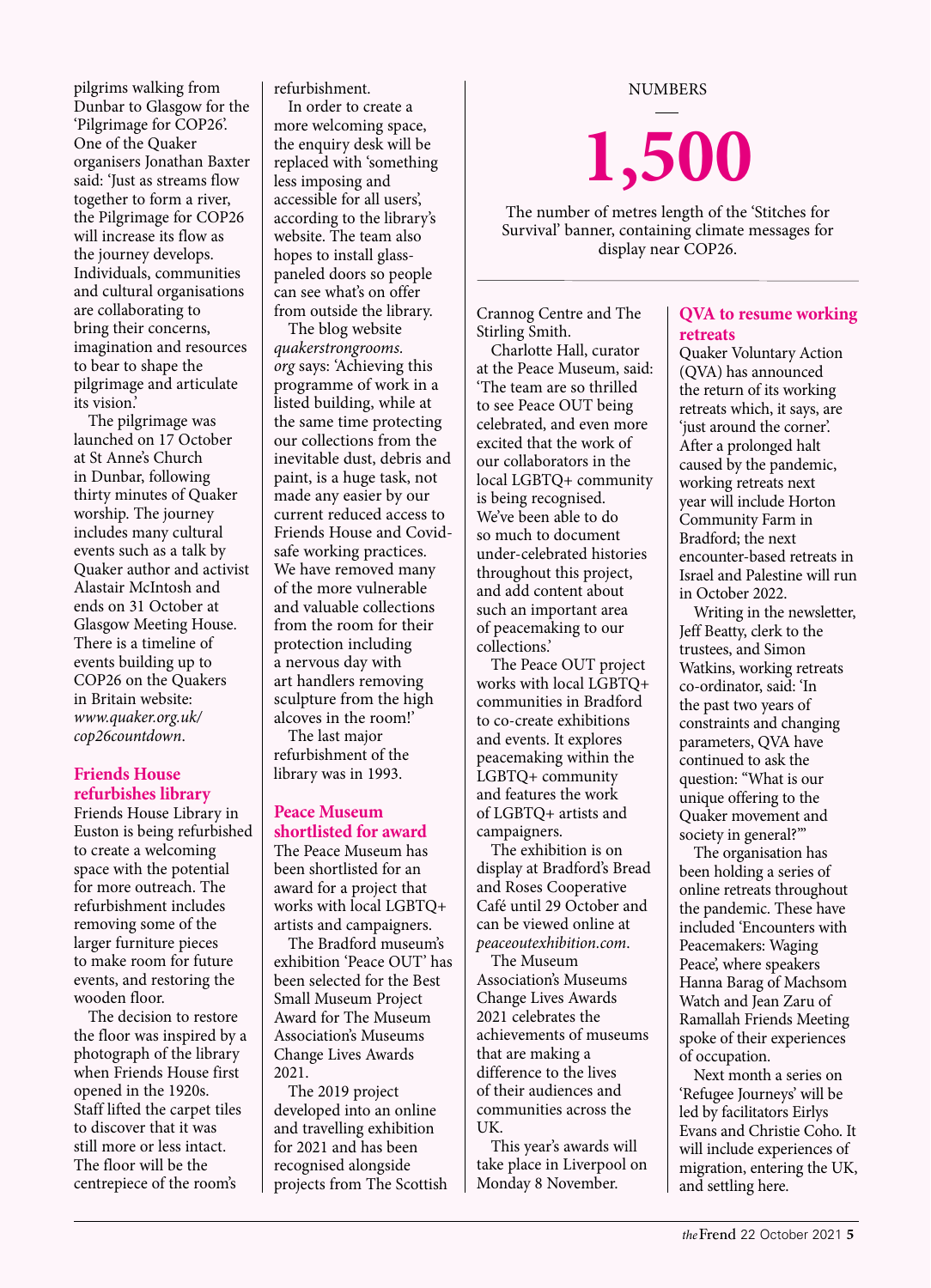# *the*Friend

173 Euston Road London, NW1 2BJ 020 7663 1010 *www.thefriend.org*

#### **Subscriptions**

UK £98 per year by all payment types including annual direct debit; monthly payment by direct debit £8.25; online only £77 per year. Subscribe online at *www.thefriend.org/subscribe* or email *subs@thefriend.org*, tel. 020 7663 1178

#### **Advertising**

Contact George Penaluna: 01535 630230 *ads@thefriend.org*

#### **Editorial**

Articles, images, correspondence should be emailed to *editorial@thefriend.org* or sent to the address above.

### **Editor**

Joseph Jones **Journalist** Rebecca Hardy **Production and office manager**  Elinor Smallman **Sub-editor** George Osgerby **Arts correspondent** Rowena Loverance **Environment correspondent** Laurie Michaelis **Clerk of trustees** Lis Birch

#### ISSN: 0016-1268

The Friend Publications Limited is a registered charity, number 211649



Printed by Warners Midlands Plc, The Maltings, Manor Lane, Bourne, Lincolnshire PE10 9PH

# **Letters**

*The Friend* welcomes your views, to *letters@thefriend.org.* Please keep letters short. We particularly welcome contributions from children, written or illustrated.

Please include your full postal address, even when sending emails, along with your Meeting name or other Quaker affiliation.

**In essentials unity, in non-essentials liberty, in all things charity.**

#### **Good policies**

I have been very grateful to find a recurring focus on climate policy in *the Friend*. However, I would like to correct some errors in the article on by Oliver Penrose (*3 September*) about Carbon Fee and Dividend (also known as Climate Income), the policy that adds a gradually rising fee on fossil fuels, and distributes the proceeds to citizens.

In particular, he opines that 'there is no guarantee that the scheme would reduce fossil fuel consumption' and suggests that it will have negligible effect on investments in clean energy.

He could not be more wrong, on both counts. Several highly reputable US studies state that the version now before Congress is 'the single most effective tool for reducing America's carbon pollution to net zero by 2050', while the UK Policy Exchange (July 2018) shows that, in the UK 'economy-wide carbon pricing could on its own reduce emissions eighty per cent by 2050'. Both refer to a policy that returns the income to citizens – not as a 'muddled' attempt at income redistribution, but because (as Nicholas Stern of the Grantham Institute has emphasised) it's necessary for public acceptance.

Meanwhile, however, Canada has already shown actual results.

The current widely-supported Canadian version was inspired in part by its initial adoption in the far-sighted province of British Colombia, where not only did emissions drop up to fifteen per cent without harm to the economy but, within the first two years, there was a forty-eight per cent rise in the clean technology sector.

Business needs certainty above all else. This strategy not only gradually relieves clean tech of the current unfair competition from carbon-heavy product, but enshrines this correction in law rather than leaving it subject to the whims of successive administrations.

But the biggest mistake in this critique by Oliver Penrose is to pit Climate Income against a government programme of investment. The two are not in competition. On the contrary, since Climate Income costs government almost nothing, it *liberates* funds for the many other policies which only government can supply, including certain classes of green investment. Please, let us note the ways in which good policies complement and support each other – rather than imagine how they might seem to compete. *Judy Hindley Co-Founder, Citizens Climate Lobby UK Marlborough Meeting* 

#### **Education**

We are rather horrified that our twelve-year-old grandson has just joined the CCF (Combined Cadet Force) at his school. Scouts has sadly fallen by the wayside. The Duke of Edinburgh's Award will kick in later. I hate the way the military comes into schools talking about adventure and seeing the world. I wonder how other Friends have coped with this in their families.

*Christine Hayes Wokingham Meeting*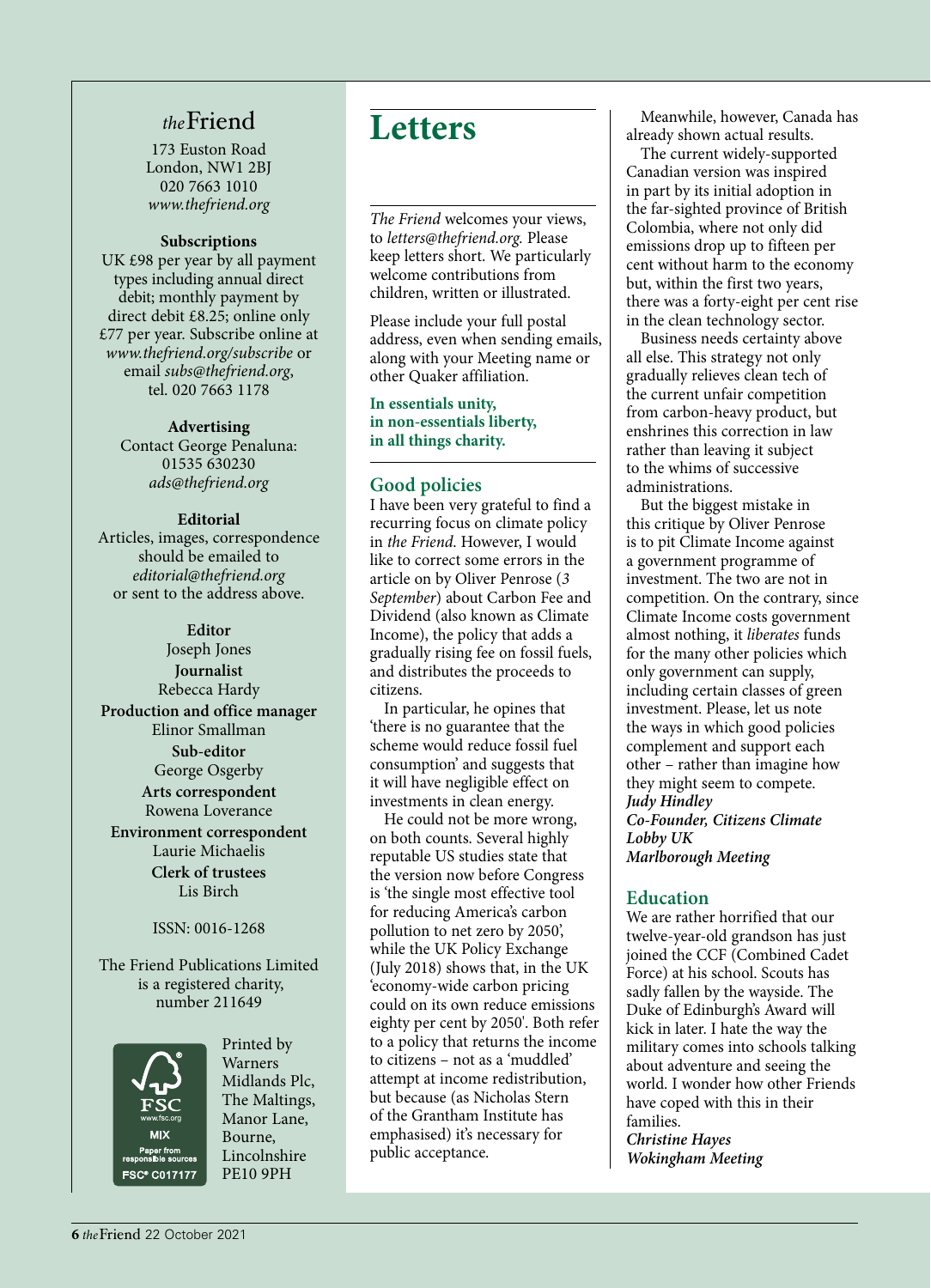#### **Antisemitism**

I am disturbed to read in the letters section of *the Friend* (*8 October*) a further letter from Sarah Lawson concerning antisemitism, which contains what I believe is an error of fact (the proportion of Arab residents of Palestine during the British Mandate (approximately sixty-eight per cent, according to reliable sources)) as well as the suggestion that we read a widely discredited book on this topic.

Sarah, who has written to *the Friend*, a number of times before on this issue, and has previously described herself as a member of the Quaker Friends of Israel, does herself and her cause no favours by her lack of objectivity on this sensitive subject.

Antisemitism is abhorrent, as demonstrated so ably by David Baddiel in his recent very thoughtprovoking book, which was recently reviewed in *the Friend* (*30 July*).

I hope Sarah has read it and has also shared her views with the staff and pupils of the Friends School in Ramallah, who may help her to develop a more nuanced approach to the fraught and often tragic relationship between Jewish and Palestinian residents of Israel and the Occupied Territories. *Nigel Engert Wincanton Meeting*

**Pressure and propaganda**

I feel it's gravely misleading to draw a parallel between the oppression of the Palestinians and the Rohingya.

The UK played a key role in the establishment of the State of Israel on over fifty per cent of Palestinian land, and has been complicit in the progressive further annexation, leaving Palestinians with just twelve per cent of their pre-1948 land. We have no equivalent responsibility for the Rohingya, nor do we have the same potential to apply pressure.

I don't think such a thing is likely to happen, but I was struck by one letter in the *Daily Mail* the other day. The writer argued for the restoration of capital punishment

and claimed that 'despite their faith', they believed that it was 'an appropriate penalty in this case'. In spite of UN resolutions declaring Israeli settlements illegal, instead of applying sanctions or other pressure, we happily continue to sell arms to Israel.

Our government seeks to block the activities of the Boycott Divestment and Sanctions movement to bring pressure to bear on the Israeli government.

It's worth noting that there is considerable disquiet among sections of the Jewish community at the actions of the Israeli government. Some soldiers, known as 'Refuseniks', have refused to serve in Palestinian territory, despite being treated as criminals.

In the US, Jewish Voices for Peace is campaigning vigorously on behalf of Palestinian rights. Recently one of their leading personnel spoke passionately in a webinar hosted by the Palestine Solidarity Campaign. Surely it's not hard to distinguish between criticising the behaviour of a state and hatred of all its people?

If I spoke out against the actions of Donald Trump's administration, was I thereby expressing a hatred of all Americans? Of course not.

We must not allow ourselves to be taken in by the biased International Holocaust Remembrance Alliance definition of antisemitism, which conflates it with criticism of Israeli policy, and even with support for Palestine.

As a result, students and academics at some universities have been censured simply for speaking up for the Palestinian cause.

I feel we must take great care not to be seduced by the propaganda which is being directed at us from many quarters on a range of current issues. *David Wright Newark Meeting*

#### **On the same side**

In his letter on 10 September, David Harries says: 'While accepting diversity in line with what love

requires, please may we not turn our backs on biology and the concept of biological sex'. Marisa Johnson *(24 September*) and Kit King (*1 October)* argue that biological sex is complex, and far from fixed.

However, in my view this does not mean that biological sex does not exist, but only that a minority of people cannot be defined as biologically male or female.

Only men produce sperm that enables them to father children. Only women produce eggs that are fertilised by the sperm, and carry babies in the womb and give birth to them. I have never had a child, but have the physical characteristics of a woman, and am no less a biological woman than those who have had children.

Women have been treated as inferior and subject to control by men throughout the generations, and this continues. Women's relative physical weakness and their childbearing has made them vulnerable to this.

A woman who has experienced male violence may need a safe, women-only space to find support to help her to recover and rebuild her life, and if we deny the existence of male and female, this may not be possible.

Men tend to dominate debate. There may sometimes be a need for women-only space to discuss sensitive issues without having to compete with men. This may be a gender rather than a sex issue, but in the absence of women-only spaces, it may be more difficult for women to develop their thinking and hence their freedom.

Many women experience violence. So do many 'people who experience their humanity as nonbinary, a-gender, gender-fluid or different from that assigned at their birth' (to quote Marisa Johnson). We are on the same side. Can we find a way to resolve these issues in a loving way? *Elizabeth Coleman Eccles Meeting*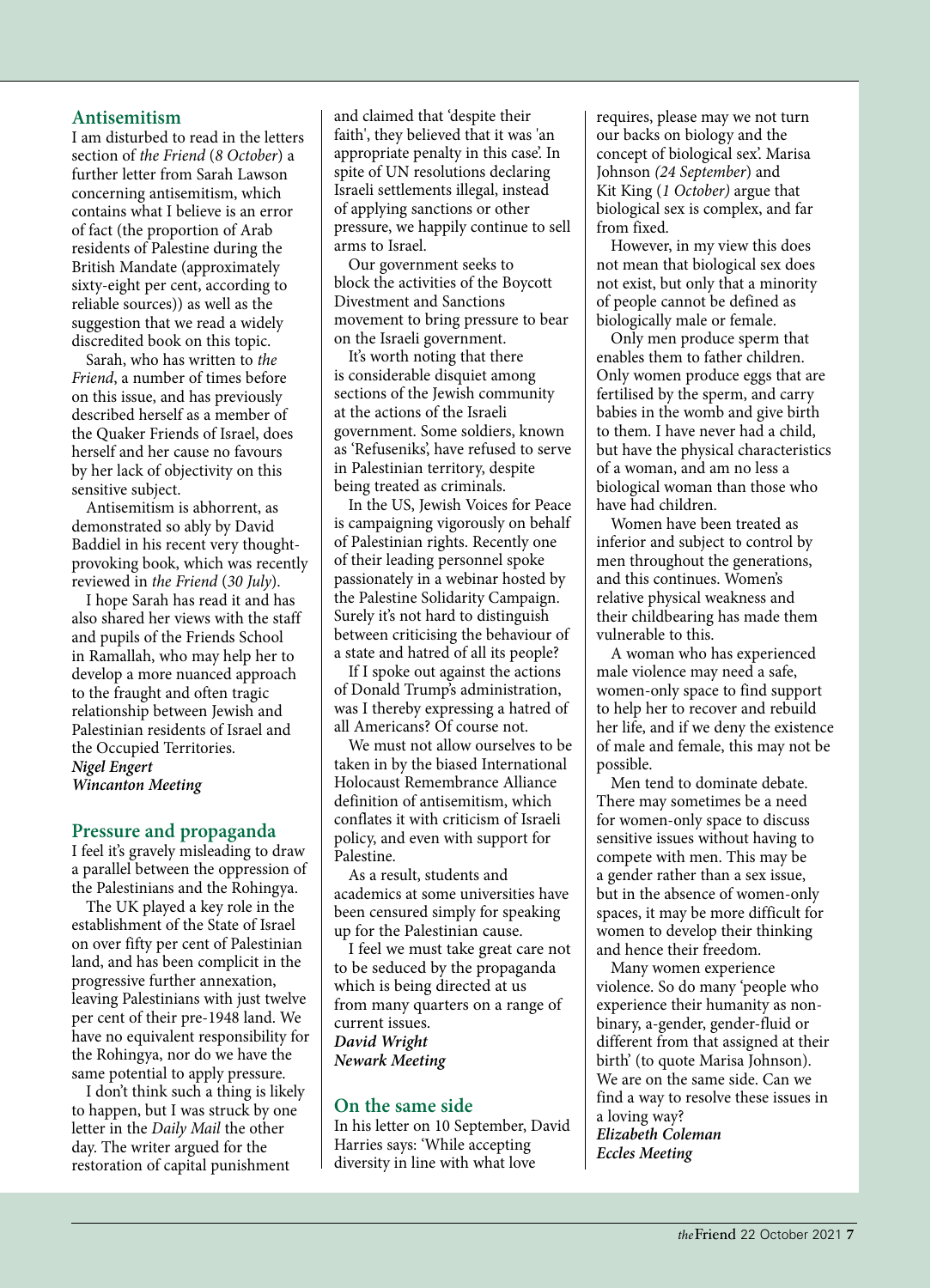# **Hear hear:** *Malcolm Allum* **and** *Lesley Thomson* **have an invite**

*'Most Friends have found the sessions spiritually nourishing.'*



n the depths of lockdown, physically apart but with growing confidence in our use of online meeting platforms, two Manchester and Warrington elders came up with a home-based plan to encourage Friends to deepen their spiritual awareness through active listening. Originally called 'Zooming in the Spirit' the sessions proved popular with a core group of Friends, mostly from

Mancheste<br>a few other<br>join. Distar Manchester and the surrounding area but augmented by a few others who heard about the meetings and asked to join. Distance being no barrier when one meets online, we are now seeking to widen participation and invite any interested Friends to join us under a new name: 'Circles of Listening.' The name is inspired by the words of Rufus Jones: 'I pin my hopes to quiet processes and small circles, in which vital and transforming events take place.'

The meetings take place every four weeks on a Wednesday evening, and last for about an hour. The format is simple. It is adapted from work on worshipsharing published by Friends General Conference in the US. Two Friends act as hosts for each meeting. As Friends join, they are welcomed and asked to introduce themselves. The subject for the evening's reflection is introduced – this may be a word, a phrase or a short sentence. There is a period of silent worship. One of the hosting Friends will read a reminder of the guidelines for active listening and worship-sharing, and reiterate the rule of confidentiality over what is shared. Participants are then randomly divided into groups of four (as numbers allow) and spend about forty minutes together talking and listening in turn and without questions on what the evening's subject has raised for them. Speaking from, and returning to, silence, the emphasis is on the quality of listening and the undivided, uncritical attention given to each contribution. After returning to the main group there is an opportunity for each person to say how they are feeling in one word or a short sentence before a brief period of silent worship ends the session.

Held in the Light, held in trust and safety, we have been able to share deeply about our spiritual lives. The random nature of the small-group allocation has facilitated new relationships at a level that would not have come easily in large face-to-face conferences. And of course we have also learned much about ourselves along the way. We are, individually, the 'constant' in every group and have grown through the experience. Most Friends have found the sessions spiritually nourishing. One reported that it could sometimes almost be described as a healing experience as much as a spiritual encounter (although we must stress that this is not therapy in any formal sense).

Should you wish to come and try this method of spiritual enrichment please email *malcolmallum@ yahoo.co.uk* and I will send you details, codes and the meeting dates for the next few months. No long-term commitment is required.  $\bullet$ 

*Malcolm and Lesley are from South Manchester Meeting.*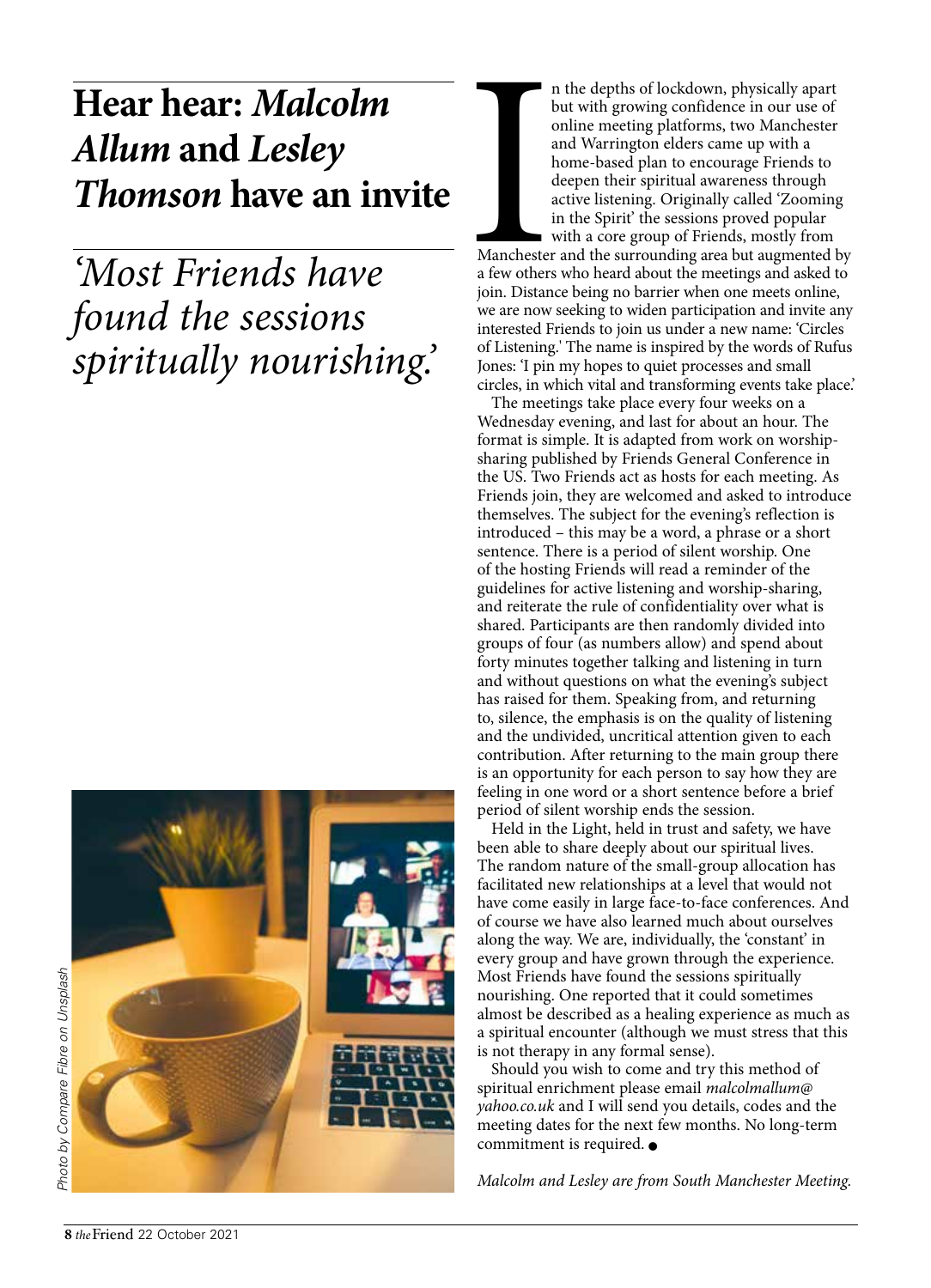# **A common good?** *Reg Naulty***'s Thought for the Week**

*'Things that have sustained religious beliefs in the past are not easy to maintain.'*



n the 1960s the Harvard sociologist Daniel Bell gave a succinct explanation of how society contributes to our picture of reality. The part played by society, he wrote, is fairly straightforward: reality is confirmation by significant others.

I Translated out of the jargon, it means that if we are disposed to accept something as real, and the people who matter to us believe it, we believe as they do. If medical authorities assert that two injections of a vaccine are more effective than one, we believe it, if we respect medical authorities. If our circle of close friends assert that a particular cafe has the best coffee in town, we are inclined to believe it.

On the other hand, if we find that those whose company we value do not confirm our most cherished beliefs, there is a good chance that these will fade. That seems to be the fate of religious beliefs for many people in a secular society like ours. Things that have sustained religious beliefs in the past – regular church attendance, private prayer, and reading spiritual material like the Bible – are not easy to maintain.

Is there anything that is commended in our secular societies that can support religion? There is: the wide publicity given to good works. Examples are assisting

# **'Is there anything that is commended in our secular societies that can support religion?'**

refugees, championing the environment, promoting sport for the disabled, or helping the homeless.

Why do activities like these support religion? They can have a spiritual dimension.

People who are significant to us are not always those we know personally. Tolstoy is a significant person for

me because his writings earn my respect. He is an interesting religious figure in that, although he was excommunicated by the Orthodox Church for his criticism of Christianity, he excels in exhibiting the spiritual dimension that can arise from helping others.

This does not come through in his great novels like *War and Peace* and *Anna Karenina*, but it does through his short stories such as 'What Men Live By' and 'Father Sergius'. The latter is the story of a nobleman who sought perfection in everything he did. He became a monk, but was provoked into a sexual scandal, which made him flee the monastery and become a wandering pilgrim. He found, when he helped illiterate people with reading and writing (and left directly afterwards, without waiting for their thanks), that 'little by little God began to reveal Himself within him'.

Friends are familiar with the inner spiritual condition giving rise to good works. The situation envisaged by Tolstoy is happening in reverse: the good works bring about the spiritual condition. We could try it ourselves, and see whether life copies art.  $\bullet$ 

*Reg is from Canberra Meeting, Australia.*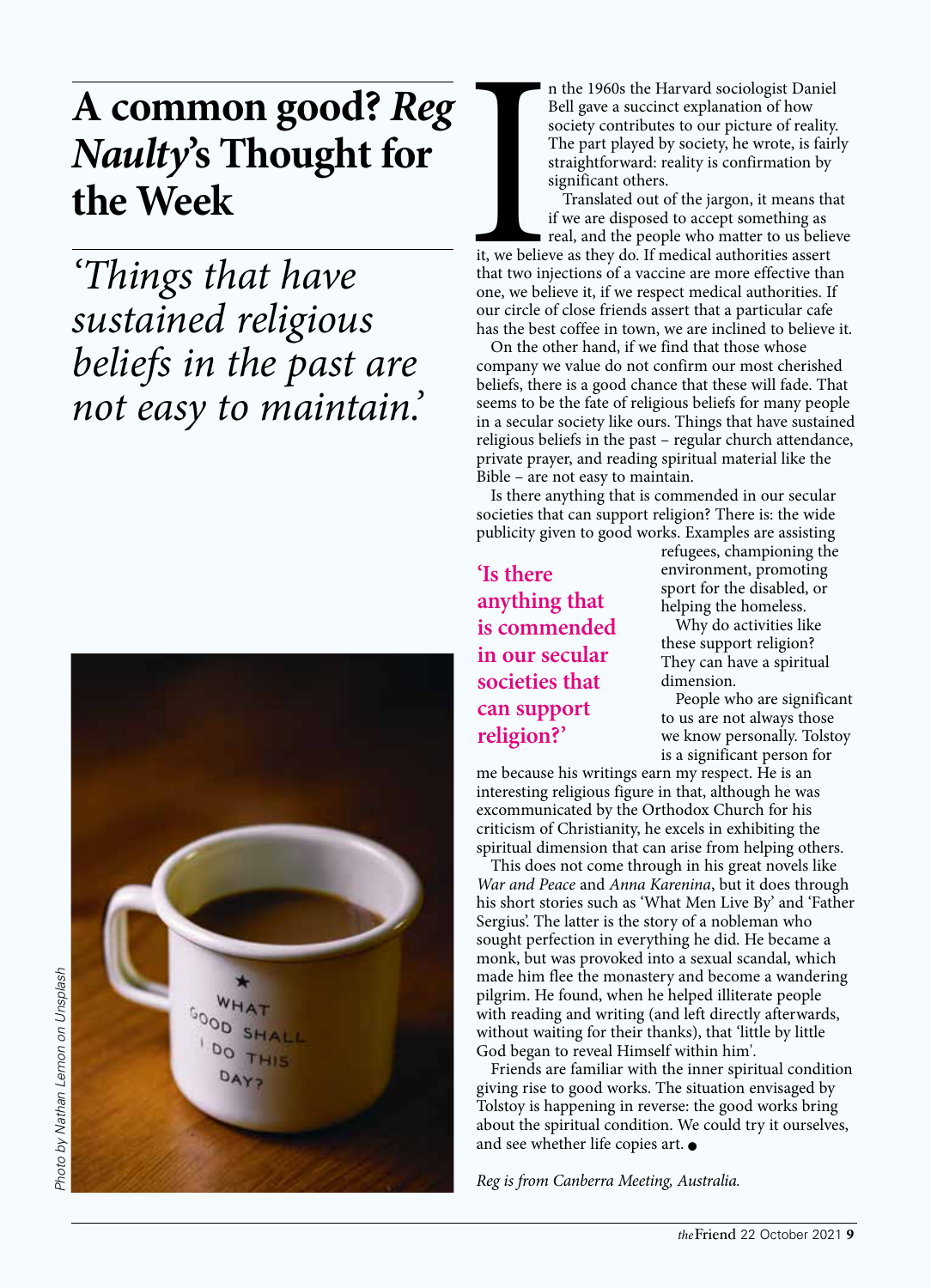# **Talking out of your assumptions:** *Tony D'Souza* **on overcoming prejudice**

*'Nobody can change their beliefs without motivation.'*



n this famous story from the middle east, a father and son saddle their donkey and set out from their village to the local city of Konya.

As the sun rose in the sky, the heat of the day built up. The father sat on the donkey's saddle while the boy walked behind. They passed through a village and people said:

the donkey<br>disgrace.'<br>After few 'Look at that selfish old man, riding on the donkey and making that poor boy walk. What a disgrace.'

After few miles, the father got off the donkey and let the boy ride it. They passed some farm workers in a field who shook their heads and said: 'Look at that young boy, riding on the donkey and making that old man walk in this heat. Young people today have no consideration. What a disgrace.'

A few miles further on, the boy got off the donkey and walked behind it with his father. They passed some fruit pickers in an orchard who laughed and said: 'What a sight! A perfectly good donkey with a saddle on it, and those two walking behind it like a pair of fools – in this heat!'

This story is an illustration of the fact that you have no control over what other people think. People who do not know you will think whatever they want to think of you, whether you like it or not. This truth cannot be stated often enough in the age of social media. The assumptions people make about you may be good, bad or indifferent. You have to accept them because you have no control over their assumptions – precisely because they are their assumptions.

When people make judgements about you, they are invariably wrong. In part, they don't know any better, and in part their judgements are projected onto you.

Whatever they think about you is a judgement made with their mind, which is born of experience. Mind, or everyday consciousness, is conditioned by the past and other factors such as the prejudices of parents, family and culture. For this reason, whatever other people think of you very rarely has anything to do with you, it's usually much more about them.

Everyday consciousness is conditioned by the past. Whether it is the personal past, the family past or the cultural past, the past creates everyday consciousness, which is why it is known as conditioned mind. Take racism for example. Nobody is born a racist – racism is learned, usually from parents, peer group, and culture, and because of this it is often handed down from generation to generation. Racism will not go away until we do something about it, and one way to do that is to question our false assumptions. We need to cleanse our hearts of them. But how can we do that?

To begin with, nobody can change their beliefs without motivation. In the case of a racist, this motivation is often some kind of epiphany. This might be a personal encounter with a member of the hated group, which leads to questioning and eventual rejection of the racist assumptions they have been brought up with. An epiphany such as this is the exception, not the rule, however. The good news is that in our time the murder of George Floyd and the Black Lives Matter movement has created a historic moment of motivation to change for many people. It has forced many people to question their assumptions. In this alone, the movement has been a resounding success.

Our real problem is that our judgements and assumptions are so satisfying. They are automatic and relieve us of the need to think. They are also very rewarding. Our judgements and false assumptions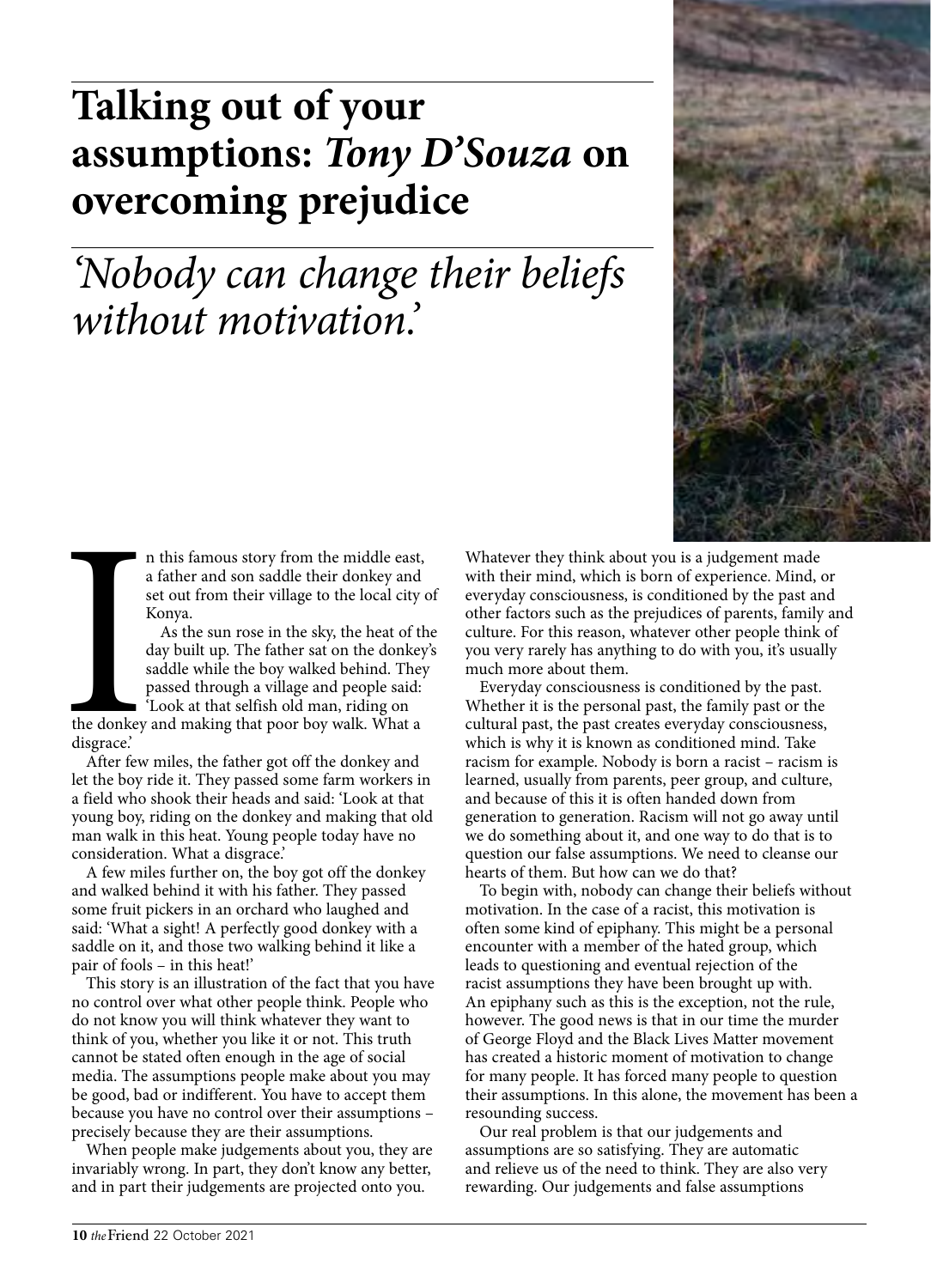

allow us to feel right, and feeling right is the most empowering thing for the ego (another term for the conditioned mind). It puffs it up no end. Judgements allow us to feel superior, and feeling right and superior is a powerful narcotic for the ego. For the convinced racist, it's a high that is almost impossible to give up.

This is why the conditioned mind is such a great human tragedy. An entire life can be lived under the influence of false assumptions. Millions of lives have already been lived like that, and millions more are to

## **'Our real problem is that our judgements and assumptions are so satisfying.'**

follow. False assumptions (and the belief systems that often accompany them) have caused countless disputes, wars and untold suffering throughout history. When your entire life is coloured by the assumptions you make (or, worse, that you have

been told to make) about whatever you set your eyes upon, you are not seeing clearly. You do not see reality, but a screen upon which your prejudices are played out. You make your own reality, and then you go on to 'experience' it, even though your 'reality' is made by your own preconceptions.

If you want to see clearly, you must learn to see things as they are, which means seeing them stripped of all assumptions, judgements, ideas and prejudices. The first thing to do is to make the decision not to make false assumptions about anybody. Remember, you have no control over other people's assumptions about you, but you do have complete control over your assumptions about them.

Here is an experiment for you. Get a flower, put it in a vase and sit in front of it. Just look at it, nothing else.

Just look. Now, begin to strip the flower of all your ideas about it. Ideas such as what kind of flower it is  $-$  a 'rose' or 'geranium', even the idea 'flower'. Just look at it. Let it be just as it is in front of you.

If you practice this just once you might get a glimpse of an object without the mental baggage your mind brings to it. I know it sounds weird, that a simple thing like just looking at an object without thought can begin to liberate you from the conditioned mind, but it's true. In the beginning, try practicing with things like a flower or a pebble (natural objects work much better than artificial ones). When you are ready, try it with a human being. Just look, without judgement, without assumptions. Start with someone you don't know, perhaps at a bus stop or in a supermarket, but be careful, don't creep people out by seeming to stare at them. Be sensitive.

After a while, you can try it with someone you know well, like a family member. Try looking at them without judgements, without past, without future. The more you try it the easier it gets. Even trying it once can be liberating. After a while, you might begin to see things differently. The innate beauty and the hidden unity of all things will be revealed to you in direct proportion to how much you can strip away the ideas, judgements and assumptions you have projected upon them. 'Only cleanse the doors of perception', as William Blake said, and you might:

*…see a World in a Grain of Sand, And a Heaven in a Wild Flower. Hold Infinity in the palm of your hand, And Eternity in an hour.* 

*Tony is from Finchley Meeting.*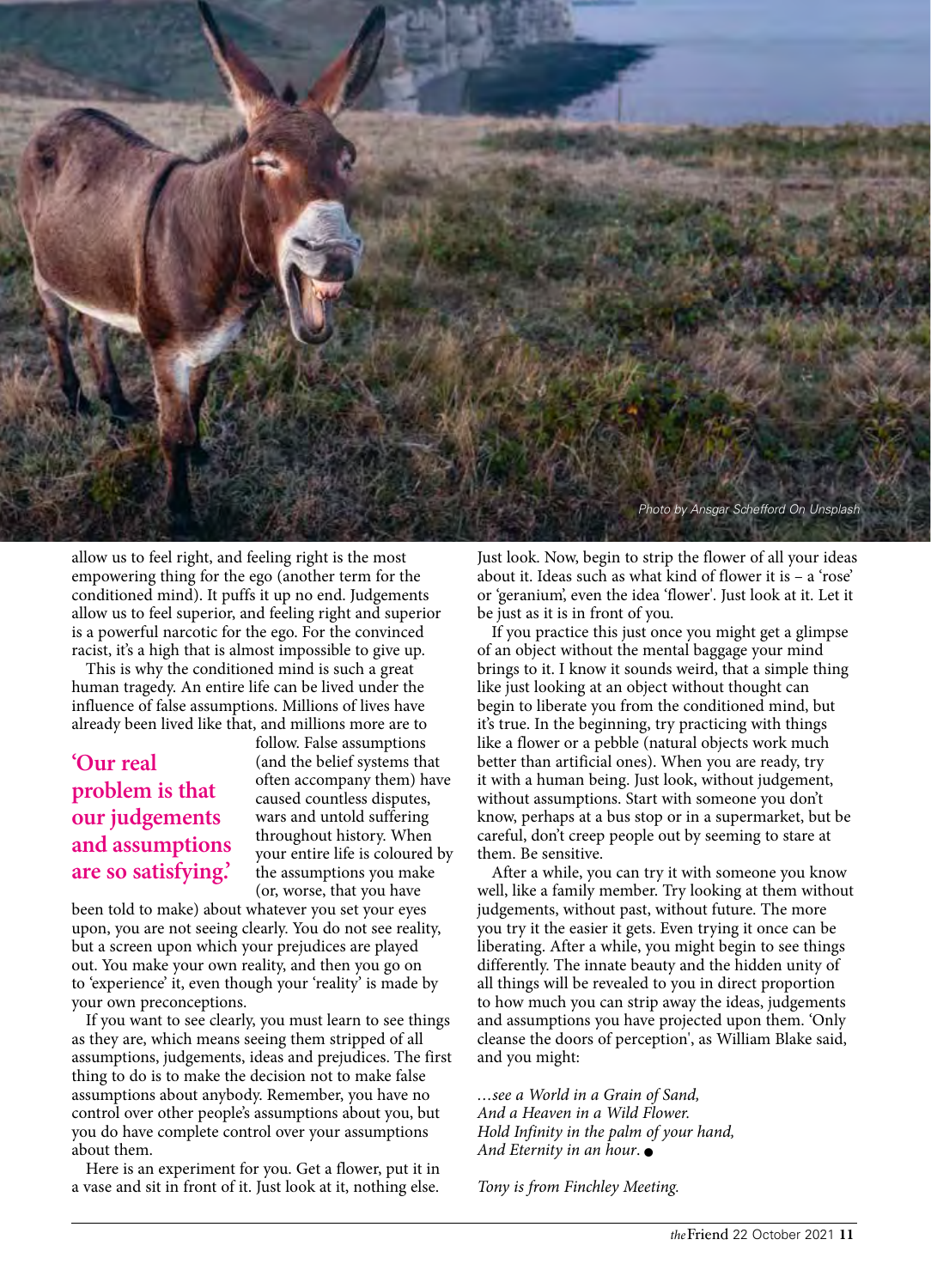# **Animal instinct, part two:** *Nim Njuguna* **offers further polemic on the wolves at COP26**

# *'Genuine attempts to save the earth require an open dialogue.'*



f I were a delegate at the twenty-sixth UN Climate Change Conference of the Parties (COP26), there are six types of wolves I would be looking out for.

#### **Capitalist wolves**

viewpoint.<br>
repeating the<br>
together. T In the absence of a level playing field, countries with the most power and wealth will send the most delegates to argue their viewpoint. Without shame, they will sit at the high table repeating that pious lie of solidarity: 'We are all in this together.' They actually have protective nationalistic tendencies – for example, they continue to hoard Covid vaccines, and the raw materials needed to make them. The pandemic has revealed disturbing limits in global solidarity. Economic inequality exacerbates environmental damage; the two issues are intrinsically linked. Profits are made in 'developing countries', but not by the people who live there.

#### **Consumerist wolves**

With a growth economy predicated on an individualistic, materialistic and spiritually-indifferent worldview, fighting for a fair and liveable future is paramount. This sectarian environmental battlefield is dominated by those who believe that every economic and social problem has a market solution. With false and misleading green marketing claims, 'greenwashing' inaccurately portrays products as environmentally friendly. Well-intentioned purchasers are misled. Such salespeople do not regard the accelerated loss of biodiversity, or climate change, as serious threat. They have no qualms about creating binge consumers in order to try to solve social problems that were created by the market in the first place.

'A true revolution of values will soon look uneasily on

the glaring contrast of poverty and wealth' – Martin Luther King Jr.

#### **Nationalist wolves**

Assimilationists in the corridors of power reject multiple identities and different worldviews. With a disdain for socially inclusive approaches, they are unwilling to engage in meaningful intercultural dialogue. They promote triumphalistic and exceptionalistic narratives of culture, race and country, while turning a blind eye to the intersection of gender, race, ethnicity, sexual preference, age, and other power differentials. Hostile policies towards refugees, for example, sharpen differences and lock people in partisan warfare. Furthermore, these wolves deny the link between recent crises, downplaying post-colonial, economic and social power relations.

#### **Media wolves**

Dominant voices on social media reject the claim that the fight for survival is also a fight for justice. Environmental movements are demonised. Being unaccountable and largely unregulated allows nepotism, cronyism, wealth and power to shape what is promoted as newsworthy. Alternative views are ostracised. Often, these platforms are places of political manipulation, promoting conservative worldviews. Rich in both social capital and inherited wealth, these wolves are derisory towards those whose politics they do not share. They are intent on reversing the progress already made, constantly undermining the notion of living together in diversity.

Democracy suffers in all this. Readers withdraw into social amnesia.

#### **Militaristic wolves**

Driven by a pervasive ideology of 'power over the other', these defenders of the military seem to operate above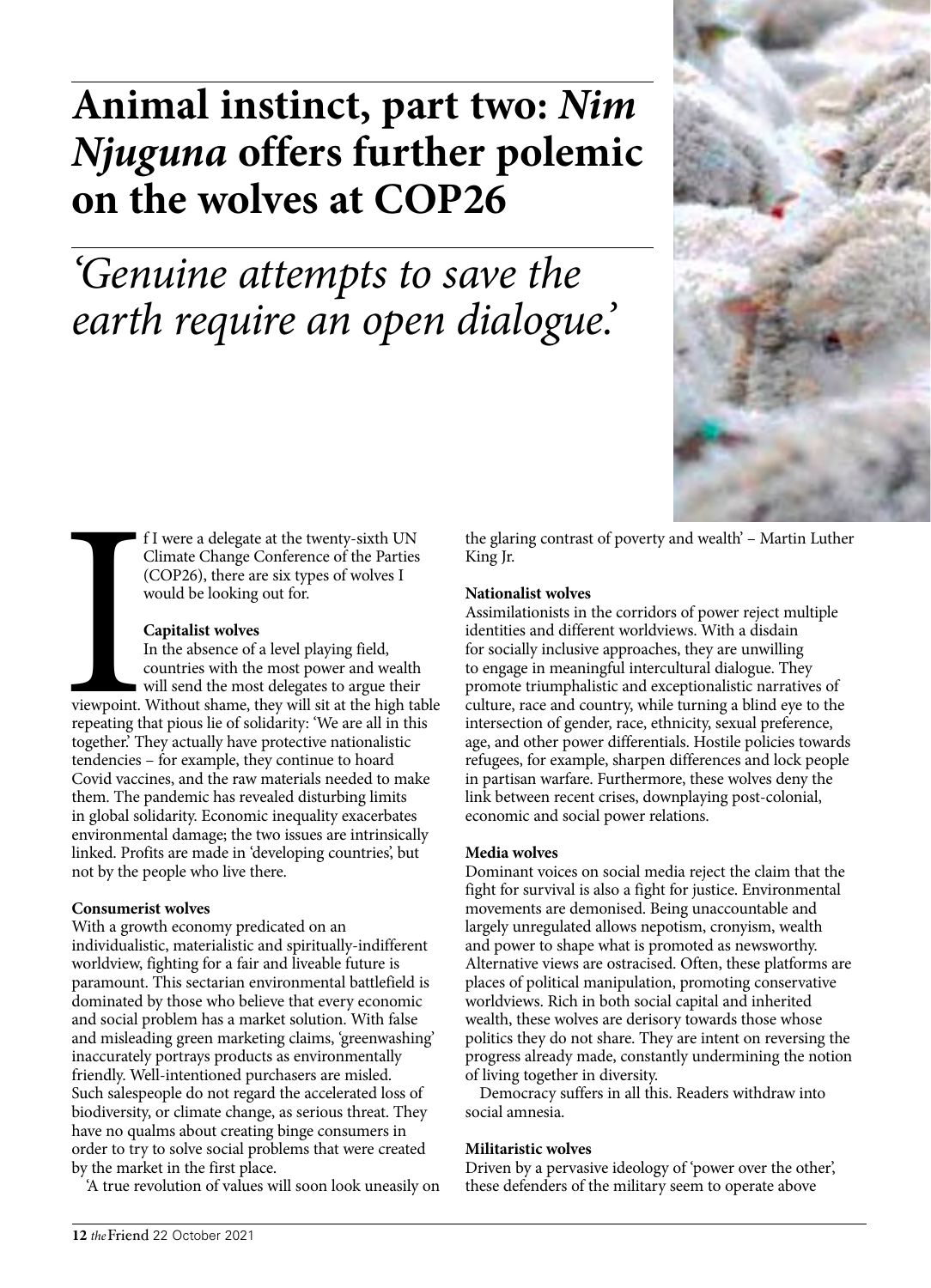

the law. Their institutional violence seeks to subjugate other nations and people. A series of seemingly endless wars, waged in the name of peace and security, end up leading to greater instability. These wolves have spawned a multibillion-pound arms trade, both legal and illegal, exacerbating regional and global tensions with quick profits preferred to lives and human rights.

**'A series of seemingly endless wars, waged in the name of peace and security, lead to greater instability.'**

Underneath this is a neoliberal approach of responsible individualism, which undermines the state and slashes public services such as health, welfare, and education. This underfunding of public provision is matched with overspending on weaponry. 'Remember your

responsibility as citizens for the government of your

town and country, and do not shirk the effort and time this may demand. Do not be content to accept things as they are, but keep an alert and questioning mind. Seek to discover the causes of social unrest, injustice and fear; try to discern the new growing-points in social and economic life. Work for an order of society which will allow men and women to develop their capacities and will foster their desire to serve' – *Quaker faith & practice* 23.01.

#### **Patriarchal wolves**

The stubborn and universal persistence of patriarchy as a system results in much harmful stereotyping. From its suppression of the innate natural balance of our feminine and masculine creative powers, it creates privileges and social norms of oppression in legal, political, economic, social and sexual realms.

Patriarchal macho culture is not only deeply misogynistic, but is wedded to the masculinised institutions of capitalism and paternalistic thought forms. These offer distorted values in which prejudice towards race, ethnicity, religion and class gains legitimacy. Spiritual falsehood prevails alongside the political, and patriarchal values – as false as they are immoral – further endanger any society craving to be at ease with itself. Patriarchy is hostile to any attempts at self-empowerment among oppressed groups, yet offers loud platitudes in the public arena.

Glasgow will be a microcosm of our world, and we should look out for fellow travellers engaging with honesty and humility. The hubris of patriarchy, and its inherent violence, should be exposed. Its systems lead to the exploitation of natural resources, and to the marginalisation of those disproportionately affected by environmental injustice and climate change.

Genuine attempts to save the earth require an open dialogue. This must include the voices of all people working towards dismantling patriarchy and other systems of oppression. Existing patriarchal approaches address poverty, consumption and climate change in a way that tends to blur historical inequalities. This hampers opportunities for civic and political participation by the marginalised for the greater good.

'When we turn inside or beyond ourselves to grasp some understanding of the divine, we discover through encounter that what we need to find we will find: a Something creative and renewing, overwhelmingly strong and passive, completely wise and innocent, living and dying, feminine and masculine. Our father, our mother, our light, which is in heaven and earth, holy is your name. Come' - Patrice Haan, North Pacific Yearly Meeting.  $\bullet$ 

*Nim is from Harrow Meeting.*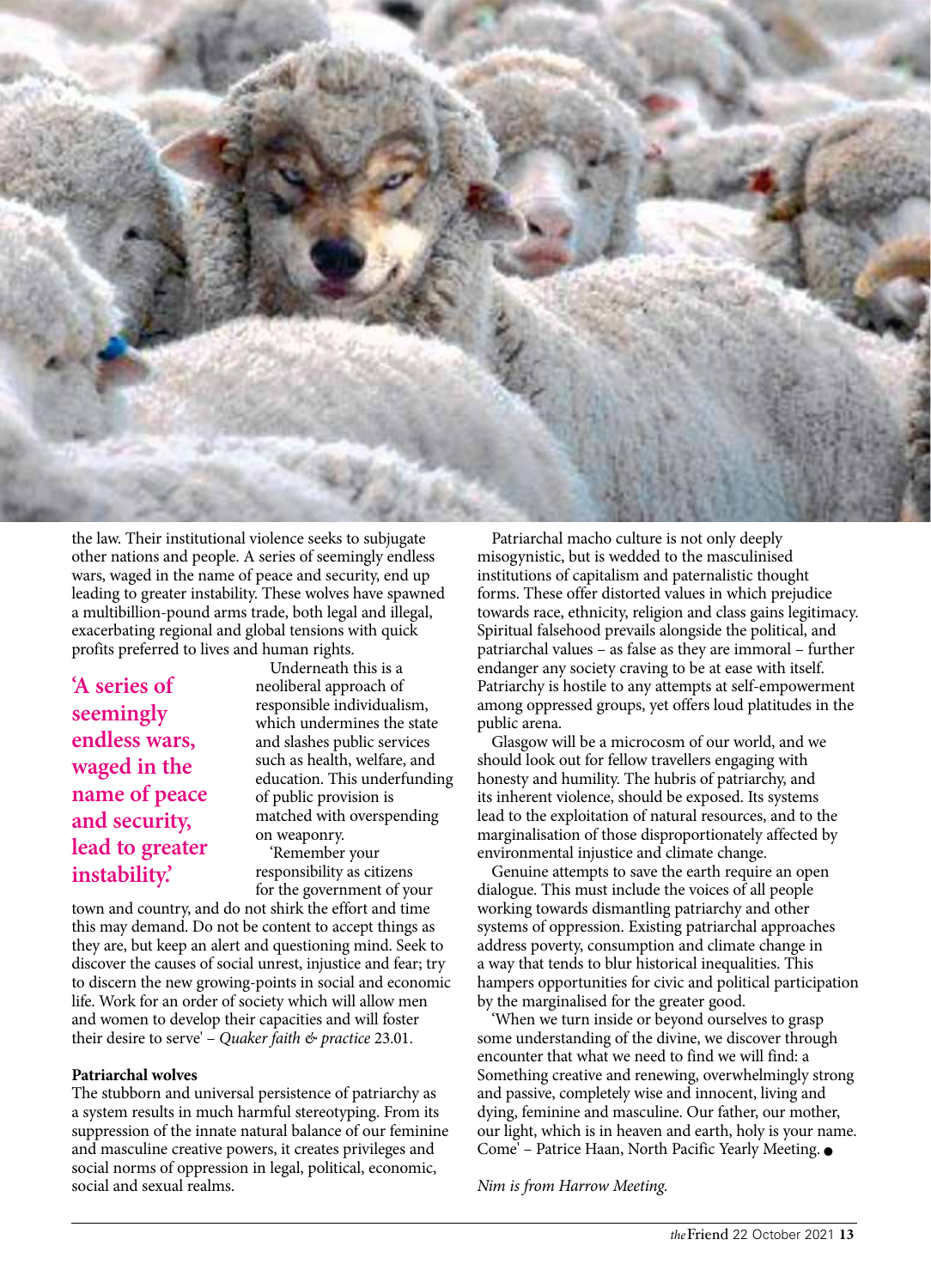# *The Deepening Stream***, by Dorothy Canfield Fisher**

# *Review by Kate Macdonald*





orothy Canfield Fisher's 1930<br>novel will soon be available in<br>a new edition from Persephor<br>Books, and has a particular<br>interest for Friends. Fisher<br>was not, so far as I can make<br>out, a Quaker herself, but<br>her vigorous invo novel will soon be available in a new edition from Persephone Books, and has a particular interest for Friends. Fisher was not, so far as I can make out, a Quaker herself, but her vigorous involvement in pacifism, war relief in the

first world war, child education (she introduced the Montessori method to the US) and feminism are adjacent to Quaker concerns.

*The Deepening Stream* combines these interests in a thick four-part novel, based around two phases in the protagonist's life. Matey Gilbert grows up in a sniping academic family, living in various parts of the USA, as her father moves from one French professorship to another, hauling his family with him. Matey's elder sister Priscilla learns to endure the intolerable passive-aggressive atmosphere created by their duelling parents by flinging herself into constant busyness. Matey takes refuge first in music, which she falls headlong into during a year spent living in Paris with a French family, and then by adopting a lonely dog whose owner has died. Never have a young girl and a dog needed each other more.

In the second half of the book, Matey comes to Rustdorf, a small Quaker town near New York, populated largely by her mother's family. Matey learns that she has inherited some money unexpectedly from her greataunt Connie's estate, but more importantly she falls in

# **'Fisher was a serious and committed novelist.'**

love with her distant cousin Adrian. Adrian and his father bring Matey into a Quaker family, and the remainder of the novel shows how Quaker living and values help to repair the psychological damage inflicted by the

Gilbert parents on their daughters. Most of Rustdorf's Quaker inhabitants are distantly related to Matey through her mother. Quaker daily practices suffuse Matey's new life, and she embraces Quaker beliefs and how Quakers live in the world. She and Adrian take their young family to France during the first world war – he to serve in an ambulance unit, and she to work in war relief and do what she can to support her French foster family.

Fisher was a serious and committed novelist, and worked assiduously in many fields to improve the lives of working people in the US. Eleanor Roosevelt named her as one of the ten most influential women in America. Fisher is also an accomplished storyteller, and *The Deepening Stream* is absorbing and compelling. It is a long read, but Fisher's child-centred vision of family life is refreshing. The Quaker component of the novel is central to its themes, and will fascinate those interested in Quaker history from the north-east US. It will also, I hope, add to the bookshelves of readers engaged in collecting Quakers in fiction.  $\bullet$ 

Kate *is from Bath Meeting.*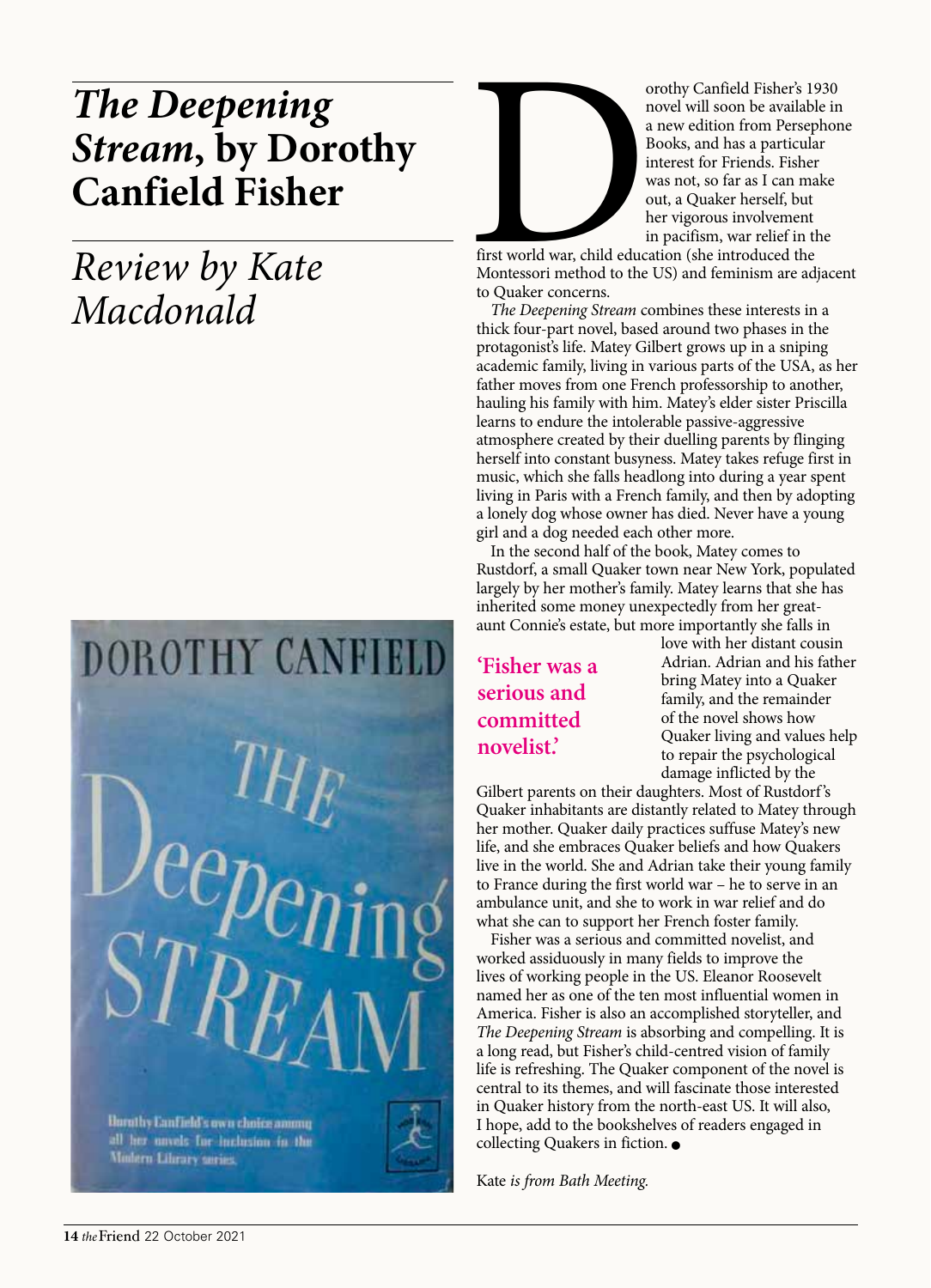# *My Life Story: A Child Of The Windrush Generation***, by Xystus Sestus Marcell**

# *Review by Anne M Jones*



his small book tells the story, in his<br>own words, of a man who came<br>to the east end of London from St<br>Lucia, in 1972. Xystus Sestus Marce<br>name refers to the book of Exodus,<br>reminder of enslaved people coming<br>into emancipat own words, of a man who came to the east end of London from St Lucia, in 1972. Xystus Sestus Marcel's name refers to the book of Exodus, a reminder of enslaved people coming into emancipation. He was fourteen when he arrived, full of hopes about 'the mother country'.

These hopes were to be bitterly confronted with blatant racism. Xystus also encountered problems within his family. He had been raised by his grandmother after his parents left for the UK on the Windrush. Consequently the attachment to his own mother was lost by the time they were reunited.

 Life in rural St Lucia was simple, collecting fruit and vegetables from the fields, catching wildfowl, and attending church – Roman Catholic – on a Sunday. Discipline at home was strict, with regular beatings from granny, which Xystus never resented because he thought he had brought them upon himself. Importantly, these were administered out of love – but beatings were the norm everywhere, he says, 'a legacy of the days of slavery'. Xystus writes of his grandmother 'she beat me from love, not spite, and I remain devoted to her to this day… the beatings my mother gave me were different, there was no love there, and I could not understand… later I came to see how unhappy and frustrated she was in her own life'. For all this, however, Xystus writes of 'not bearing grudges', 'because ultimately God is good'.

School days were marred by the demands of adjusting to the new environment and problems with reading. Xystus was unaware of his dyslexia – teachers thought he was plain lazy. There were beatings in school as well (it is painful to remember that corporal punishment was acceptable so recently). At the same time, benevolence and help came from surprising places: in the street and within the school, from the head who thrashed him one day and gave him a leading role in the school play the next, and from a teacher who offered herself as a foster carer when home life became intolerable. The years that followed were ones of survival: business ventures that succeeded one minute, and failed the next. Xystus ended up homeless and very ill. Help came through a charity for the homeless, to which he remains deeply grateful.

Running through the account is a thread of loving kindness towards his fellow humans, and an inner wisdom nurtured through Roman Catholic faith and Rastafarianism. Xystus never raised his hand to his own children, understanding instinctively that supporting and listening to them is the most important part of parenting.

This book is deeply moving, showing courage and strength of mind against all the odds. Xystus concludes that: 'Things balance out in life. I have had badness but through it I have gained self-value and have passed that on to my children.' $\bullet$ 

*Anne is from Friends House Meeting. The book can be obtained from her for £7, with profits to the homeless charity Crisis. Email* anne.150@phonecoop.coop.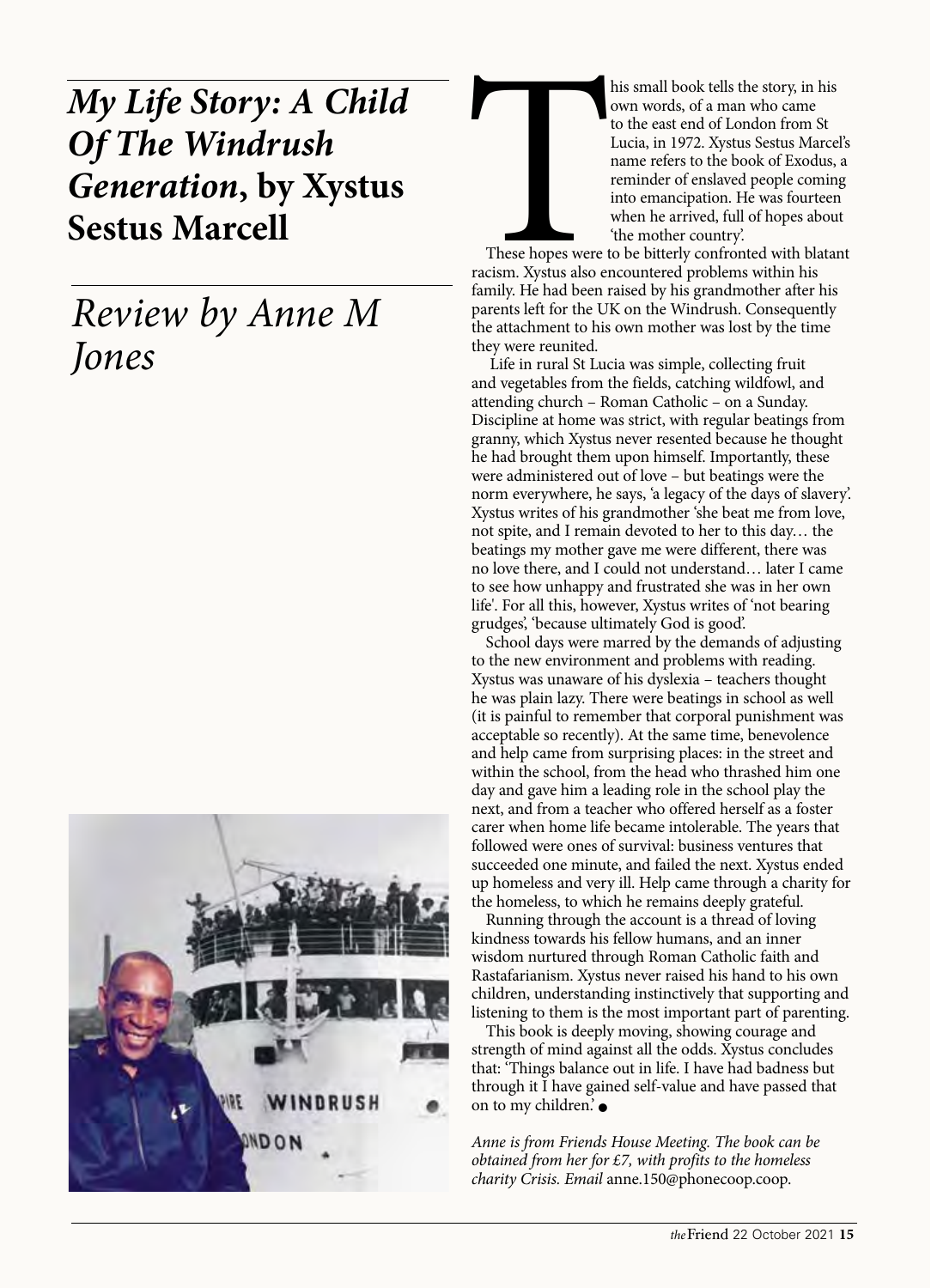# **Poem:** *Oh my darlin'*

# *Dana Littlepage Smith*

Witness this my turgid blossom pearl warbler

*O my darlin'* witness how we ache in ivory – billed heart break

can you my woodpecker make remembrance of *how I loved you* 

my southern acornshell in that upland of existence *dreadful sorrow*

wakes my little Mariana fruit bat *oh my darlin' oh my darlin' oh my darlin'*

Mississippi flat pigtoe, *you are lost and gone for* – Eight birds and one flower

what can we say? witness witness witness my woodpecker gone

from Missouri to the Carolinas: the last note of the ivory-billed *o my darlin'* untranslatable

may translate Scioto madtom eviscerate *dreadful sorrow* this ache I placed in Tennessee

where the warbler lies the woodpecker blanked from this ivory-billed wilderness

where until we – unless we *you are lost and gone forever* nothing

and no one shall wake

*Dana is from Exeter Meeting. She says: 'This poem is inspired by the Woodbrooke course "Voices of the Earth", generously led by Zélie and Philip Gross. The USA has recently published a list of another twenty-three newly-extinct species, some of which are named above [including, pictured right, the ivorybilled woodpecker (courtesy National Geographic)]. Lines in italics are sung to the tune of "Clementine".'*

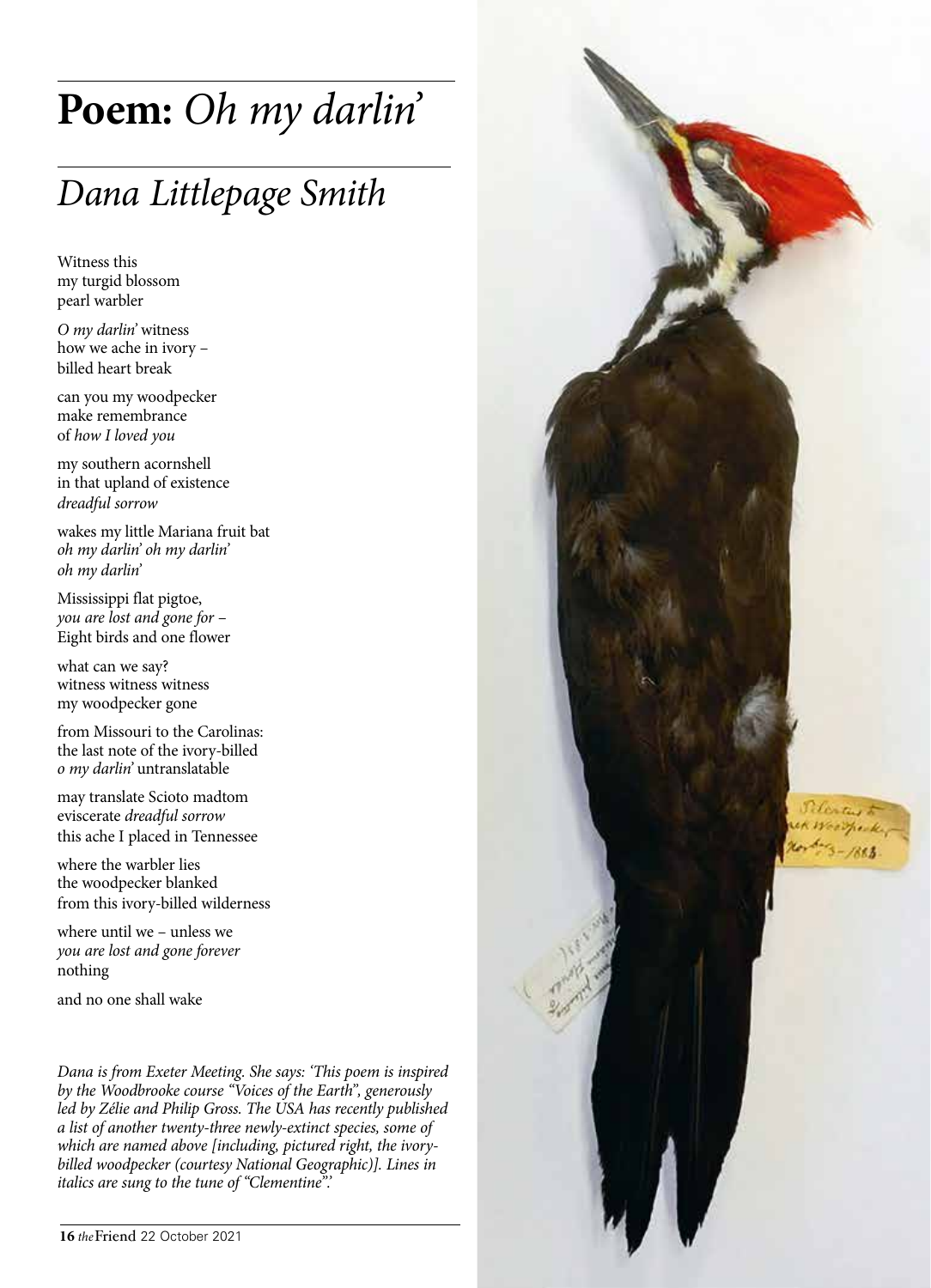# Friends*&*Meetings

# **Births**

**Astrid Isabel Candia DICKERSON**  was born on 3 October at Bedford Hospital to Candia Louise Dickerson Crosfield and Stuart Crosfield Dickerson.

For details of placing a Friends & Meetings notice on this page please email ads@thefriend.org or call George Penaluna on 01535 630230.

# **Deaths**

**Cherry DOWRICK** 12 October. Widow of Frank, mother of Christopher, Nicholas and the late Stephen. Member of Southport Meeting, formerly member of Durham Meeting. Aged 94. Funeral at Southport Meeting 10.30am Monday 25 October. Enquiries to Christopher: cfd@liv.ac.uk

# **Quakers in Britain**



# **Youth Participation Officer**

**Salary:** £34,748 per annum (London)**;** £29,538 per annum (Regional) – will require regular travel to our London office. **Hours:** Full time – 35 per week.

**Contract:** Fixed term – until 30 June 2022.

**Location:** Friends House, London or Quakers in Britain Yorkshire Centre, Leeds or home-based.

We are looking for a Youth Participation Officer to help deliver activities that give young people the opportunity to develop a sense of belonging and wellbeing.

You will have the knowledge and skills to support the integration of young people into the life of a faith organisation. You will be able to develop effective relationships and involve young people in the planning and facilitation of their events.

You will need to be flexible and be able to prioritise a diverse workload. You will have excellent communication, IT and data skills, along with a keen attention to detail.

This post is subject to an enhanced DBS check, including the children's barred list.

## **For details of how to apply, go to www.quaker.org.uk/jobs.**

**Closing date:** Monday 1 November 2021 (9am). **Interviews:** Friday 12 November 2021.

**Quakers in Britain is committed to safeguarding children and adults at risk. We expect all of our staff and volunteers to share and uphold this commitment.**

**Quakers have a faith commitment to equality and encourage and welcome applications for posts from all sections of society. You do not have to be a Quaker to apply for this post, but we expect you to uphold the values of our organisation.**

**Quakers in Britain is committed to equality in all of its employment practices.**

## **Rosemary Muriel GRANT**

15 September. Member of Bournville Meeting and formerly Milton Keynes Meeting. Aged 91. Funeral and live streaming Wednesday 28 October. Enquiries Nicholas Tulley: 07762 727843, email nick@tulley.me.

#### **Colin Michael JEFFERSON**

9 October. Husband of Judith, father of Daniel and Kathy, grandfather to Hannah, Sophie and Alice, brother of Peter, David and Richard. Attender of Shrewsbury Meeting, formerly of Horfield Meeting, Bristol. Ackworth School old scholar. Aged 83. Funeral on Wednesday 27 October in Shrewsbury, details from Kathy: katherineriefferson@hotmail.com or 07811 281241.

## **Geoff WHITTINGTON**

13 September, suddenly. Husband of Sarah (née Rack), father of Elsie, Rowan and Aidan. Aged 69. Green burial at home held 25 Sept. Enquiries: sarahwhittington5@gmail.com

# **Calls for contributions**

**Isobel CLARK and Len CLARK** 

Testimonies are being prepared for Len and Isobel of Surrey & Hampshire Border AM. Isobel was active in the Quaker Women's Group and Len in the NT. Contributions welcome. Please contact Keith Scott: 01483 824980, keithsc\_2000@yahoo.com.

## **Edward H (Ted) MILLIGAN**

Mid-Thames AM is preparing a Testimony to the Grace of God in Ted's life. We wish to hear from anyone with contributions covering any aspect of his life. Contact Gil Skidmore, 46 Princes Drive, Skipton BD23 1HL (gilskidmore@waitrose.com).

# **Meeting up**

**AN ATTENDER,** early thirties, recently came out and would like to meet a man. Many interests, including music, gardening and cooking. Affinity with older men. Please reply to Box 1003 c/o The Friend Advertisement Dept.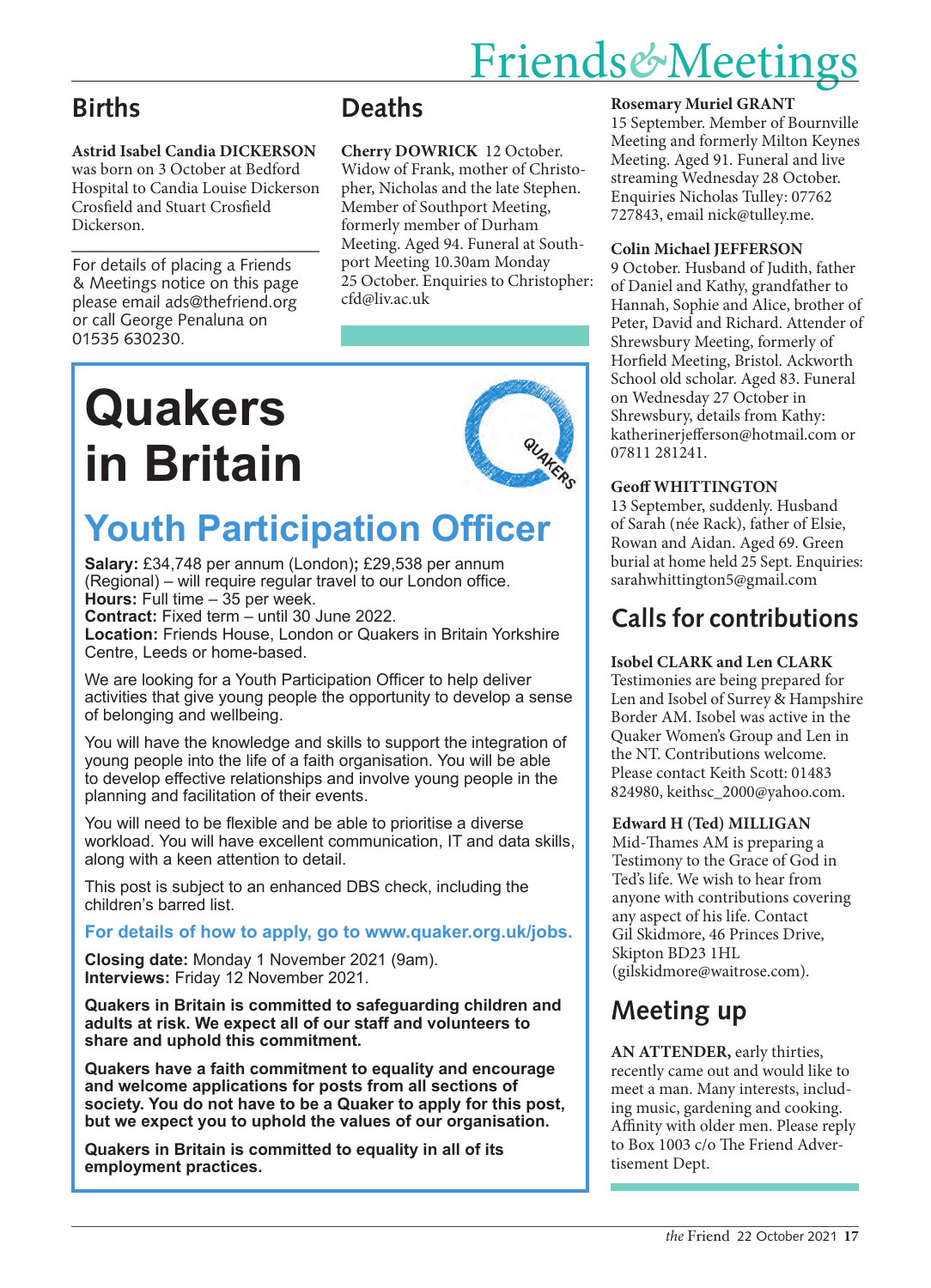# lassified advertisements

# **Classified ads**

Work for the Friend<br>Work for the Friend

Standard linage 64p a word, semidisplay 97p a word (rates incl. vat). Meeting and charity rates 53p and 81p a word respectively (zero-rated for vat). Min. 12 words. Discounts: 10% on 5 insertions, 15% on 10 or more. Cheques to 'The Friend' or pay by bank transfer (details on order). **George Penaluna, Advertisement Manager, The Friend, 54a Main St, Cononley, Keighley BD20 8LL 01535 630230. ads@thefriend.org**

# **jobs**

#### **THE TRUSTEES OF LANCASHIRE CENTRAL AND NORTH AREA QUAKER MEETING**

Are seeking a self-employed individual or organisation to provide them with advice and administrative support in human resources and charity administration.

For further information, including a job description and person specification, please contact:

**lancashirecandnaqmtreasurer@gmail.com**

**Applications close: 4 November 2021.**

# **where to stay COTTAGES & SELF-CATERING**

**A WARM PEMBROKESHIRE WELCOME** awaits you in 3 cosy well equipped eco-cottages sleeping between 4-6. Woodburners, sea views, coastal path 2 miles. www.stonescottages.co.uk, 01348 891344, holidays@stonescottages.co.uk

#### **WOODBROOKE CENTRE, BIRMINGHAM**

Self-catering flat, two ensuite bedrooms, livingroom with sofabed, kitchen. Enjoy Woodbrooke's gardens and nearby Bournville village. 0121 472 5171 enquiries@woodbrooke.org.uk www.thewoodbrookecentre.co.uk

# **for sale & to let**

**BRIGHTON.** One bedroom flat for over 55s. Vibrant area, 2 minutes from sea, good bus routes, 20 minutes walk from the city centre. £165,000. Agents: Paul Bott, www.paulbottandcompany.co.uk, 01273 605530.

# **rooms needed**

**LONDON.** Female UCL researcher urgently seeks reasonably priced room to rent in a friendly, safe and peaceful place. Ideally convenient for commuting to Bloomsbury. Tidy, quiet, respectful non-smoker. Please contact: B.Friedrich@ucl.ac.uk

54a Main St, Cononley, Keighley BD20 8LL T 01535 630230 E ads@thefriend.org

# **Quakers in Britain**



# **Youth Development Worker (Bristol)**

**Salary:** £25,318 per annum (£29,538 per annum pro rata) **Contract:** Permanent. **Hours:** Part time - 30 hours per week **Location:** Working across the South West

# **Youth Development Worker (Yorkshire)**

## **Salary:** £29,538 per annum.

**Contract:** Temporary for 9 months; possible extension dependent on funding. **Hours:** Full time – 35 hours per week **Location:** Based in our Leeds office and working across Yorkshire

Quakers in Britain is looking for two experienced youth development workers to initiate, facilitate and deliver a range of opportunities to increase the engagement and participation of young Quakers (and other young people) aged 11–18. You will be able to work with young people, build community effectively, promote youth participation, and empower adults in Quaker meetings to respond more readily to young people.

You will be organised with the ability to plan, deliver, monitor, and evaluate work with young people. You will be able to build positive relationships and communicate effectively with young people, colleagues and stakeholders.

### **For details of how to apply for either post go to www.quaker.org.uk/jobs.**

For more information on our Youth, Children and Families Team go to **www.quaker.org.uk/cyp.**

**Closing date for both positions:** Wednesday 27 October 2021

**Interviews:** Held in Bristol or online Monday 1 November 2021 Held in Leeds or online Wednesday 3 November 2021

**Britain Yearly Meeting is committed to safeguarding children and adults at risk and expect all our staff and volunteers to share and uphold this commitment.**

**Quakers have a faith commitment to equality and encourage and welcome applications for posts from all sections of society. You do not have to be a Quaker to apply for this post, but we expect you to uphold the values of our organisation.**

**Britain Yearly Meeting is committed to equality in all of its employment practices.**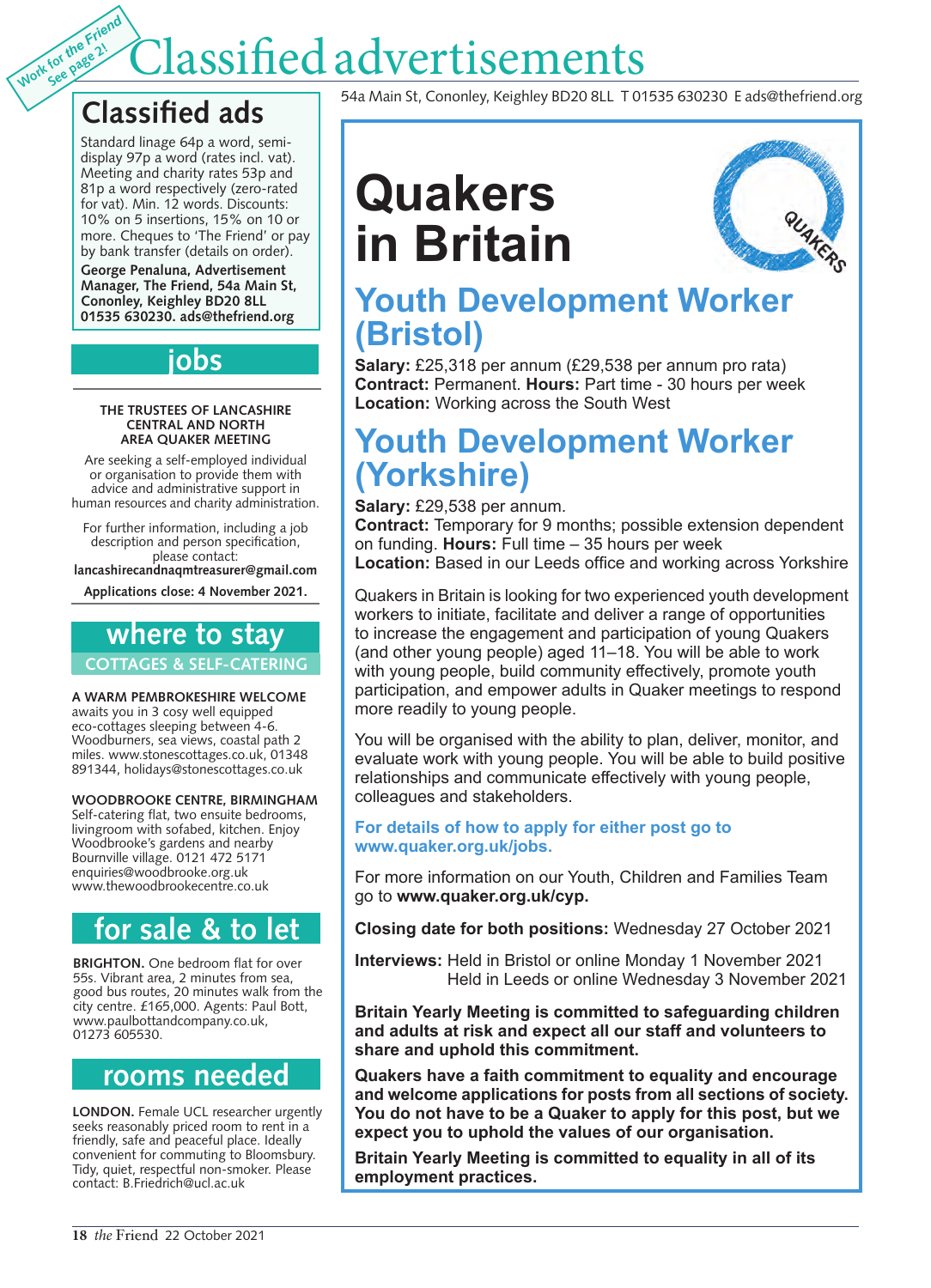# **Quakers in Britain**



# **Local Development Workers Two regional posts**

**Salary:** £23,630pa (£29,538 pro rata). **Contract:** Part time, permanent. **Hours:** 28 hrs per week including some weekends and evenings. Frequent travel (as restrictions lift). **Location:** Based at home or in a suitable office in the region. One post each in:

- Kent, Sussex and Surrey
- Cumberland and North-East England

We are seeking enthusiastic, pragmatic people who are excited by what spirit-led growth might mean in a faith context. Our expanding local development team is a key part of our plans to reinvigorate Quakerism and to help Quaker communities thrive.

As a local development worker, you will support Quaker communities to be inclusive, welcoming and all-age. The support areas include spiritual nurture, Quaker community, governance, and witness and collaboration. You will provide accompaniment, resources, networking, and learning events and activities. You will work alongside others in Quakers in Britain and Woodbrooke to provide opportunities that grow from the identified needs of local Quakers.

We invite applications from people who are:

- **•** excellent listeners with experience of working with groups to develop and deliver a shared vision
- **•** familiar with Quaker worship, community, witness and organisation
- **•** organised and resourceful, able to research information, analyse and sift it, and apply it appropriately to a range of situations and personalities
- **•** creative and adaptable, able to encourage innovation and support experimentation
- **•** digitally curious, willing to experiment with digital platforms and programmes to develop community and progress work.

Alongside the opportunity to transform the experience of Quakers across Britain, we offer a generous benefits package. To arrange an informal discussion of the role, please email Sophie Smith on **sophies@quaker.org.uk**.

**Closing date:** Wednesday 3 November (9 am). **Interviews:** Held online during week beginning 15 November.

## **For details of how to apply, go to www.quaker.org.uk/jobs**

**Quakers have a faith commitment to equality, and encourage and welcome applications for posts from all sections of society. You do not have to be a Quaker to apply for this post, but we expect you to uphold the values of our organisation.**

**Quakers in Britain is committed to safeguarding children and adults at risk and expects all of its staff and volunteers to share and uphold this commitment.**

# **Hardship grants available**

**The Marjorie McBain Trust** can, in a spirit of love, award grants to members and attenders of Britain Yearly Meeting who are in need, hardship or distress.

**If you need financial help email convenormcbaintrust@gmail.com for an application form.**

No email? Call Trish (07765 998198) or Glenn (07939 094210) to arrange a postal application.

# **books wanted**

**TOWARDS A QUAKER VIEW OF SEX,** two copies wanted. Reasonable costs covered. Please contact: johnw11flory@gmail.com, 01832 273811.

## **events**

**QUAKER SOUTH ASIA INTEREST GROUP**  AGM in person and by Zoom Saturday 23 October 10am-3pm at 12 Montagu Place, Leeds LS8 2RG. RSVP 0113 440 0736. Invitations for Zoom: info@qsaig.co.uk.

**Saturday 23 October The Way of the Franciscans: Mystic Paths for Contemporary Seekers**

> With Daniel P. Horan 10.30am – 4pm

**Saturday 6 November Mysterious Wisdom: The Spiritual Quest of WB Yeats**

> With Grevel Lindop 10.30am – 4pm

Both events in person and online.

**The Meditatio Centre London EC1R 1XX meditatiocentrelondon.org/events meditatio@wccm.org or 020 7278 2070.**

# **miscellaneous**

#### **PROFESSIONAL ACCOUNTANCY & TAXATION SERVICE**

Friendly service countrywide. Self-assessment & small businesses.

**Richard Platt, Grainger & Platt Chartered Certified Accountants 3 Fisher Street, Carlisle CA3 8RR** Telephone 01228 521286 richard.platt@grainger-platt.co.uk **www.grainger-platt.co.uk**

**QUAKER MARRIAGE CERTIFICATES** and other bespoke calligraphy. Liz Barrow 01223 369776, lizbarrow3@gmail.com www.lizbarrow.co.uk